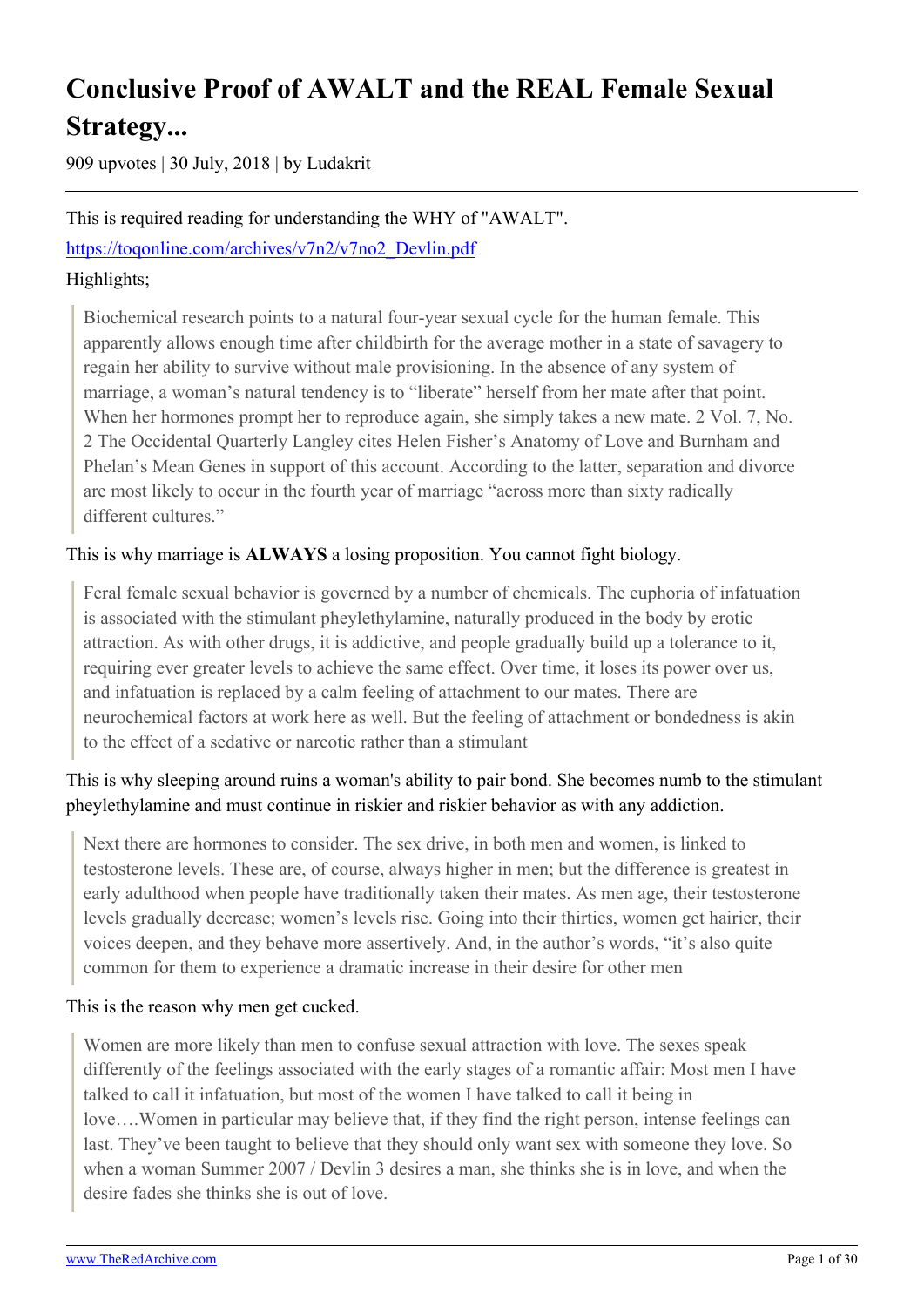This is why they cannot love. They do not understand what love is. To them love is merely infatuation. For Men, love is a choice, and a commitment. Many Men in love die for their partners. This is a result of this commitment, not infatuation.

Women often speak of seeking "commitment" from men, but this would seem to imply a preference for marriage-minded men over others. Langley observed the very opposite tendency in her interviewees: They often form relationships with men who are emotionally inaccessible. Instead of choosing men who are interested in developing a relationship, these women choose men who make them feel insecure. Insecurity can create motivation and excitement. Women who seek excitement in their marriages (and many do) will often forego the possibility of real relationships for the excitement of fantasy relationships…. It's not uncommon for women to pine for men who shy away from commitment, while they shun the attention given to them by men who are willing and ready to make a commitment.

### This is why they go for Bad Boys, and get tingles from them. They are chasing infatuation, and mistake excitement for something that can last in the long term.

Much uninformed and superficial commentary on the sexual revolution assumes that "men want sex while women want marriage." Langley draws a valid distinction: women want to get married, not to be married. They often love not so much their husbands as their bridal-fantasy in which the man serves as a necessary prop. Females want to wear the dress and have the wedding. Many women have looked forward to that day their whole lives, which ultimately sets them up for a huge crash.

### This is why marriage is guaranteed to be a disappointment for them. You are nothing but a prop to them. Their completely unrealistic expectations for life guarantee them misery.

Women, says Langley, enter marriage assuming they are naturally monogamous. "Trying to be faithful doesn't seem natural to them." They recite the wedding vow in much the same spirit as they wear "something borrowed, something blue"—it is simply what one does at a wedding. Of course, a vow is no very serious undertaking to one who assumes she will never feel any temptation to break it. Accordingly, over time, most women begin to rationalize their extramarital erotic interests. If women simply want to be married and are not naturally inclined to be attracted to other men, "any unhappiness or infidelity on the part of the women is assumed to be due to the men they married."

### This is why they will grow to hate and resent you. Why they treat their Husbands with abject disgust and revulsion.

I highly recommend reading the entire paper. Red pills galore. Eat up boys. It's war out there.

Archived from [theredarchive.com](https://theredarchive.com/r/MGTOW/conclusive-proof-of-awalt-and-the-real-female.517151)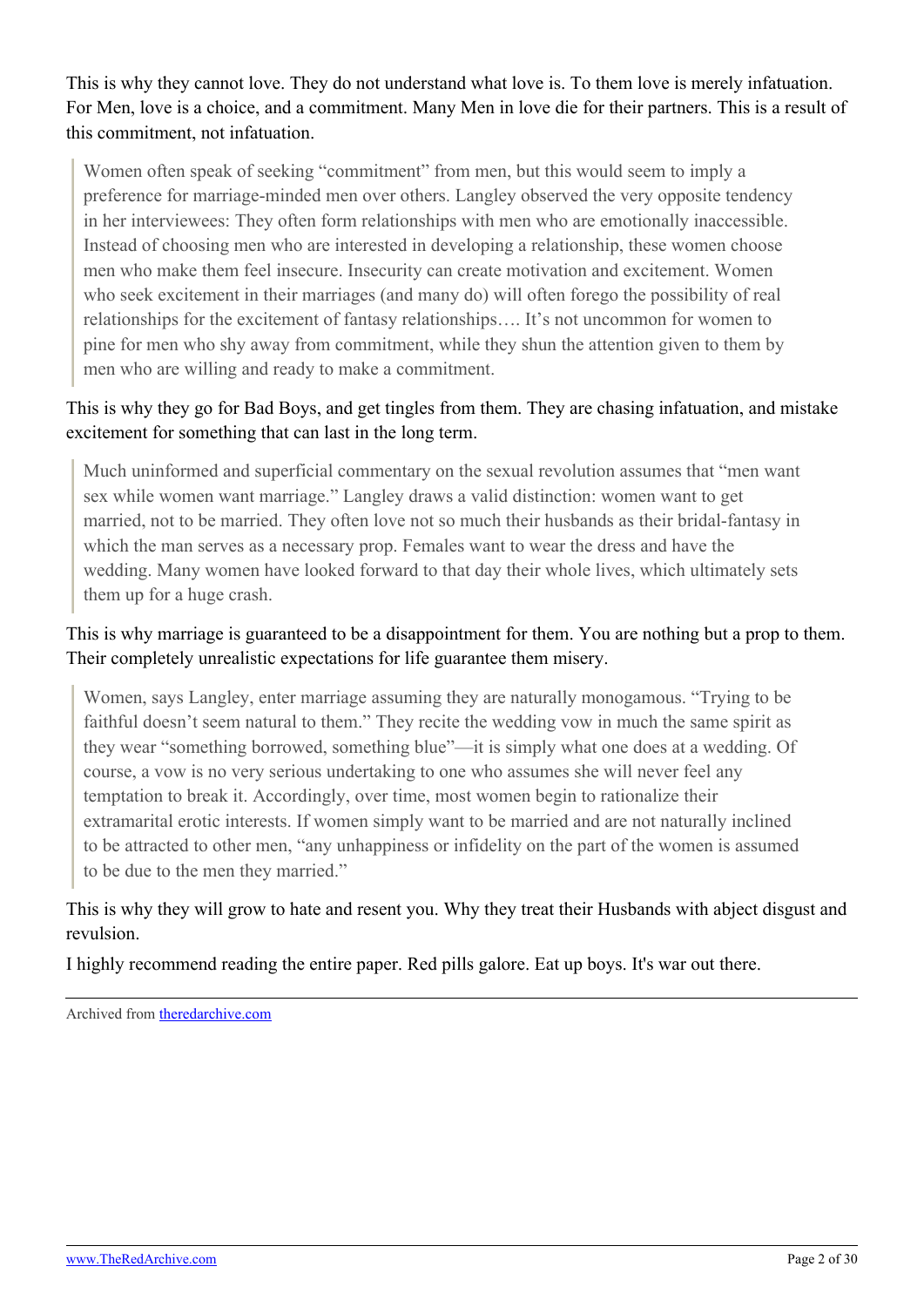## **Comments**

[succubist](https://old.reddit.com/user/succubist) • 194 points • 30 July, 2018 05:04 AM There's more knowledge about female nature in this one post than in a \$200,000 gender studies degree program. [deleted] 30 July, 2018 06:13 AM\* [deleted] [WWKaminaD](https://old.reddit.com/user/WWKaminaD) • 15 points • 31 July, 2018 02:34 AM Dude, this is fucking great! [deleted] • 17 points • 30 July, 2018 11:52 PM YES! Thank you! Let them get stuck with the debt and pay it off. [cjENTusBLAZE](https://old.reddit.com/user/cjENTusBLAZE) • 13 points • 31 July, 2018 02:02 PM Gender Studies is pretty much paying to get brainwashed with feminism. [Itisforsexy](https://old.reddit.com/user/Itisforsexy) • 6 points • 31 July, 2018 09:22 PM Are they really \$200,000 now, or is that hyperbole for effect? [succubist](https://old.reddit.com/user/succubist) • 12 points • 31 July, 2018 09:35 PM It's not hyperbole. Yearly tuition at Duke University, for example, is currently at \$49,575 with a projected four year degree price of \$276,676  $\Box$ [Itisforsexy](https://old.reddit.com/user/Itisforsexy) • 12 points • 31 July, 2018 10:00 PM Anyone stupid enough to pay that or take out loans for it, well as they say, a fool and their money... Although unfortunately these days, it's a fool and the taxpayers money (productive men's money). [deleted] • 16 points • 1 August, 2018 02:05 AM It's dumped on 18 year olds who have no concept of how much money that is. It's just evil. There's no other way to put it. [Itisforsexy](https://old.reddit.com/user/Itisforsexy) • 19 points • 1 August, 2018 02:08 AM Precisely. \$200,000, most people never even save that in their entire lives. Which is in of itself sad, but a different topic. Even to millionaires, 200 grand is a reasonable fortune. They're loading this debt onto young people who've only had a communist-style life (that is essentially the family unit until you're 18), have no understanding of finances (as this is conveniently enough rarely ever taught in public schools), **and the debt cannot be erased through bankruptcy**. That last point is perhaps the most insidious aspect of the whole scam. [newcaprica1](https://old.reddit.com/user/newcaprica1) • 9 points • 1 August, 2018 10:30 AM In Europe, Its free (maybe 1k-2k euros a year max) but still women don't take STEM courses and we have so many arts and fine arts graduates.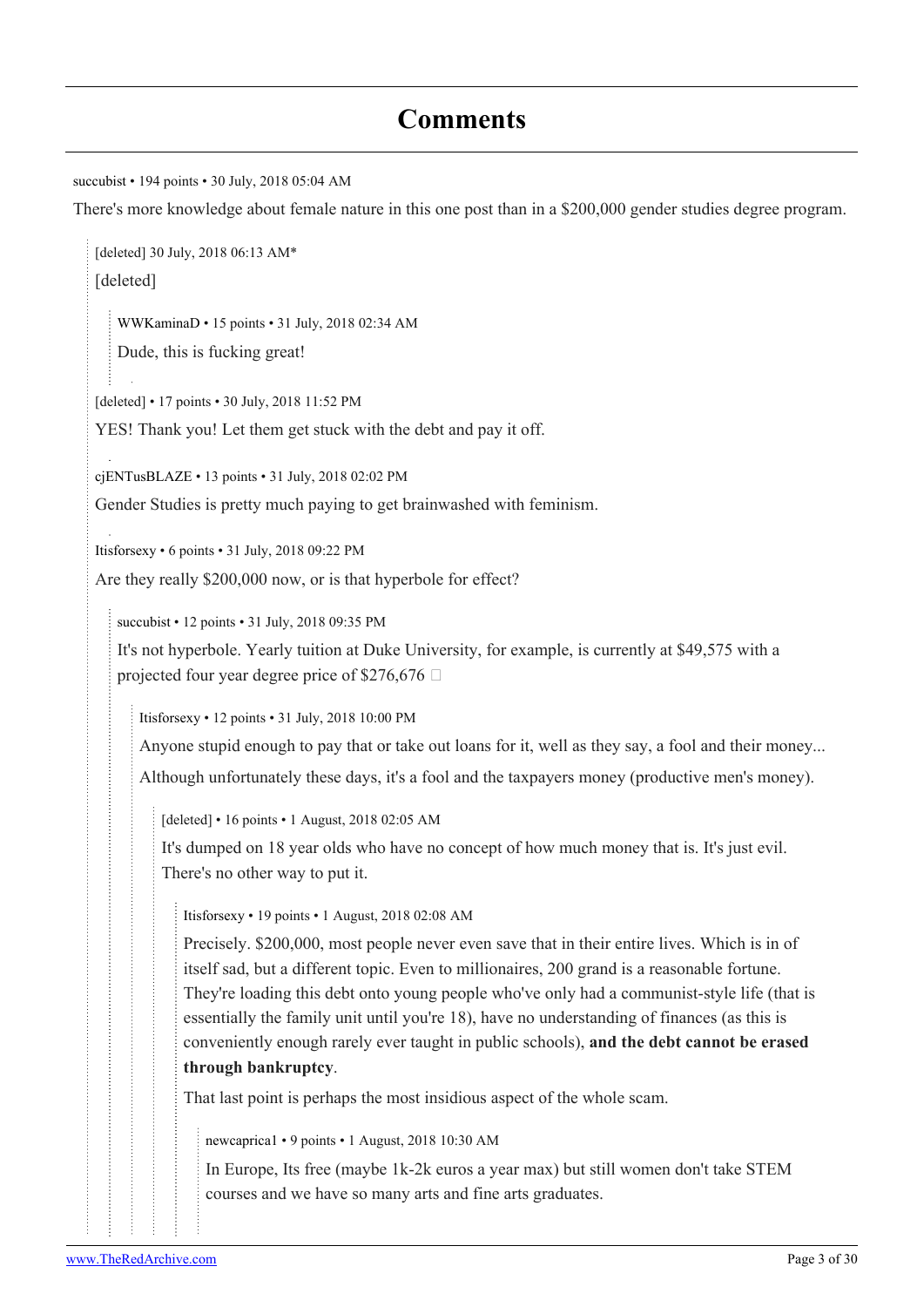[rp\\_whybother](https://old.reddit.com/user/rp_whybother) • 8 points • 1 August, 2018 02:08 PM

Not just Europe, but the whole world. But Google will sack their employees for stating the obvious.

#### [batfish55](https://old.reddit.com/user/batfish55) • 178 points • 30 July, 2018 07:32 AM

Normally I blow past posts a long as this one. But for some reason, I read through it all.

Great insights. Got to save this page.

They don't know their own natures.

To be fair, I believe that the majority of people (though probably more females than males), don't know themselves. *Very* few people sit back and analyze themselves, their desires. They never make hard choices. They never leave their home towns. They just let life blow them along life a leaf on the breeze.

It takes some kind of trauma to make people reassess their life choices. Trauma, say, like a divorce. Now, seeing as how the ex wife gets cash and prizes and support on her way out, she's probably not going to do a lot of soulsearching. The ex-husband tho...he just lost his car, house, kids, and had everything society ever told him proved wrong. That dude's gonna do a loooot of instrospection.

[Ibanezguitarrocks](https://old.reddit.com/user/Ibanezguitarrocks) • 66 points • 30 July, 2018 03:52 PM

Maybe not. I'd say most men would chock this up to, "she just wasn't the right one".

Most men live in denial because they can't cope with the truth about female nature.

[Yashugan00](https://old.reddit.com/user/Yashugan00) • 20 points • 31 July, 2018 10:16 PM

Sure, before. but the price to pay has increased. Generally, unless you start a successful business after the divorce, there isn't going to be family 2.0 because you wouldn't have the means. In recent times, households with 2 earners are struggling already. Wages haven't increased in over a decade. Whilst inflation keeps going on year on year. (i'm no economist, someone correct me if i'm wrong on this please)

It takes a special kind of person to burn themselves to the point of losing a finger, and still want to touch the stove.

[deleted] • 13 points • 1 August, 2018 01:08 PM

they can't cope with the truth about female nature

95% of men

[Hymandestruction](https://old.reddit.com/user/Hymandestruction) • 3 points • 31 August, 2018 09:07 AM

This.... it wasn't my divorce that made me MGTOW.. it was the abusive twat I fell in with after my ex wife... I rushed to make up for "lost time" spent on my ex wife... trying to chase the 2.5 kids, white picket fence, dog in the yard lie.. I was In a weakened state mentally/emotionally and was easy prey for the predatory post wall single mother ... this was the one that woke me...

#### [520ThirdStreet](https://old.reddit.com/user/520ThirdStreet) • 44 points • 30 July, 2018 11:55 AM

The hardest journey one can make is the one that leads inward. Can you imagine the shit women would find out about themselves if they did that? They don't want to do that. That's why they have a whole in their psyche and they're going to try and fill that hole with the entire world. Once you figure out who you are and what you want you'll realize that you're pretty fucking awesome and you don't need much.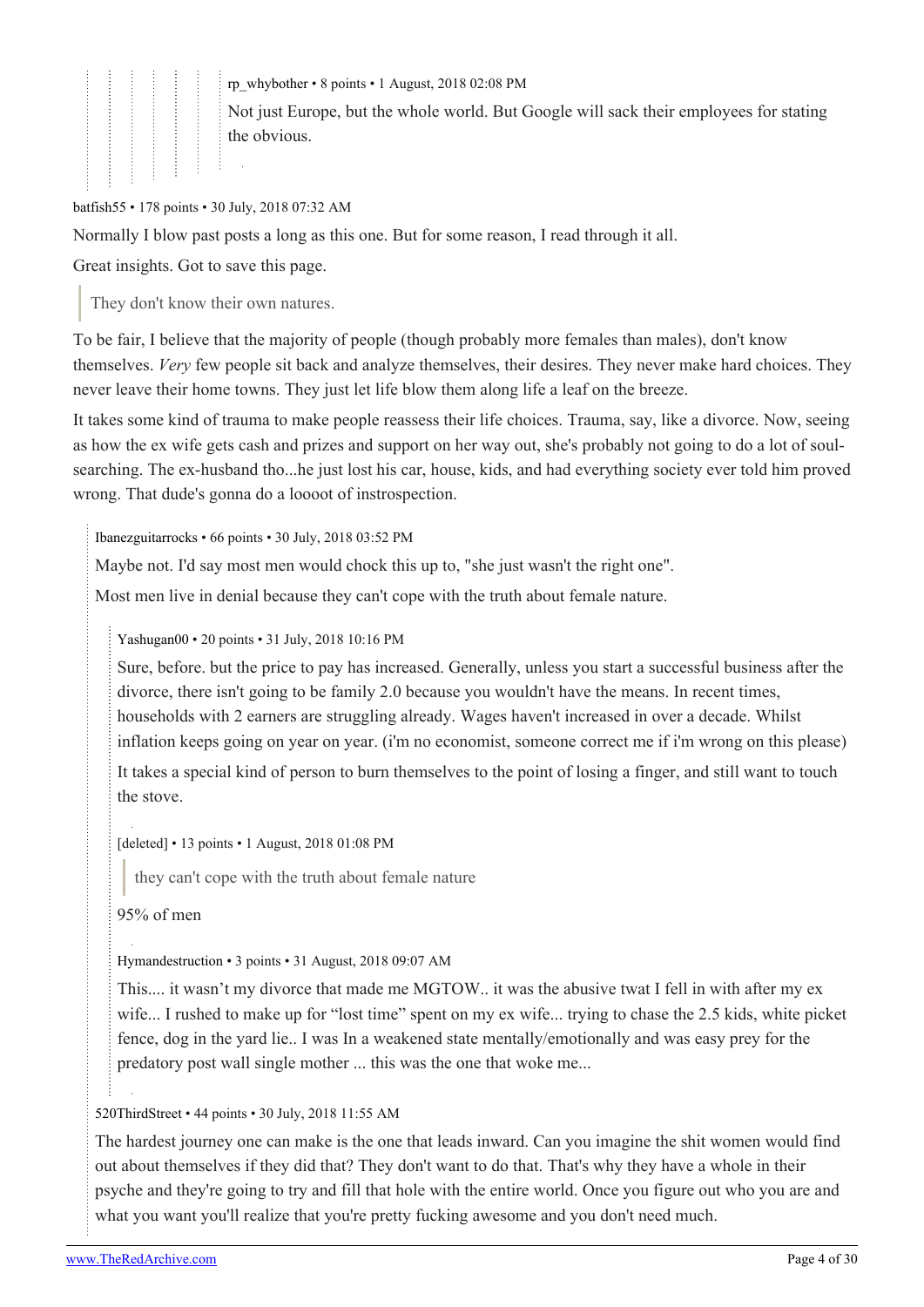[Mygtow](https://old.reddit.com/user/Mygtow) • 39 points • 31 July, 2018 12:01 AM

Absolutely. The journey inward reminds me of this passage from 'The Matrix':

Morpheus: *What you know you can't explain, but you feel it. You've felt it your entire life, that there's something wrong with the world. You don't know what it is, but it's there, like a splinter in your mind, driving you mad.*

The journey (MGTOW) eventually leads you out of your existing comfort zone (ie. societal conditioning) and into a new place of being.

[figyg](https://old.reddit.com/user/figyg) • 19 points • 1 August, 2018 02:06 PM

Ex: I want to apologise

Me: ok, what specifically are you apologizing for?

Ex: oh, uh...

A therapist told her to apologise to me after I dumped her for being shit, but she never went so far as to think about what she was actually apologizing for. She was just doing something someone told her to do to feel better. I know it's anecdotal, but I've heard many similar stories. Women hate humility, as do most people

[Natsume25](https://old.reddit.com/user/Natsume25) • 35 points • 30 July, 2018 11:08 PM

The issue with your assessment is that even if a man starts to look introspectively on his situation, the sheer fear and lack of purpose from his potential realization would lead him back to his blue pilled, comfortable tendencies.

It's one thing to see the truth. But toapply it is another scary step.

[deleted] • 11 points • 1 August, 2018 01:14 PM

It's one thing to see the truth. But toapply it is another scary step.

the ultimate filter to become a greater man

see the  $\cdot$  10 points  $\cdot$  1 August, 2018 01:01 AM

That is brutally honest

[deleted] • 4 points • 1 August, 2018 02:53 AM

This is the point my Father in law used to counter me: ''what are you gonna do? Do you think the next wife of yours is gonna be any different?''

He thought he could goad me into the blue pill world by making me face the discomforts but then Providence had other plans(me coming across mgtow sub)

look in the mirror • 3 points • 1 August, 2018 10:38 PM

What are smart steps to apply the truth?

[MarzMonkey](https://old.reddit.com/user/MarzMonkey) • 6 points • 31 July, 2018 07:10 PM

They don't know their own natures

And yet, I've heard "I know you better than you know yourself" come out of a women's mouth countless times.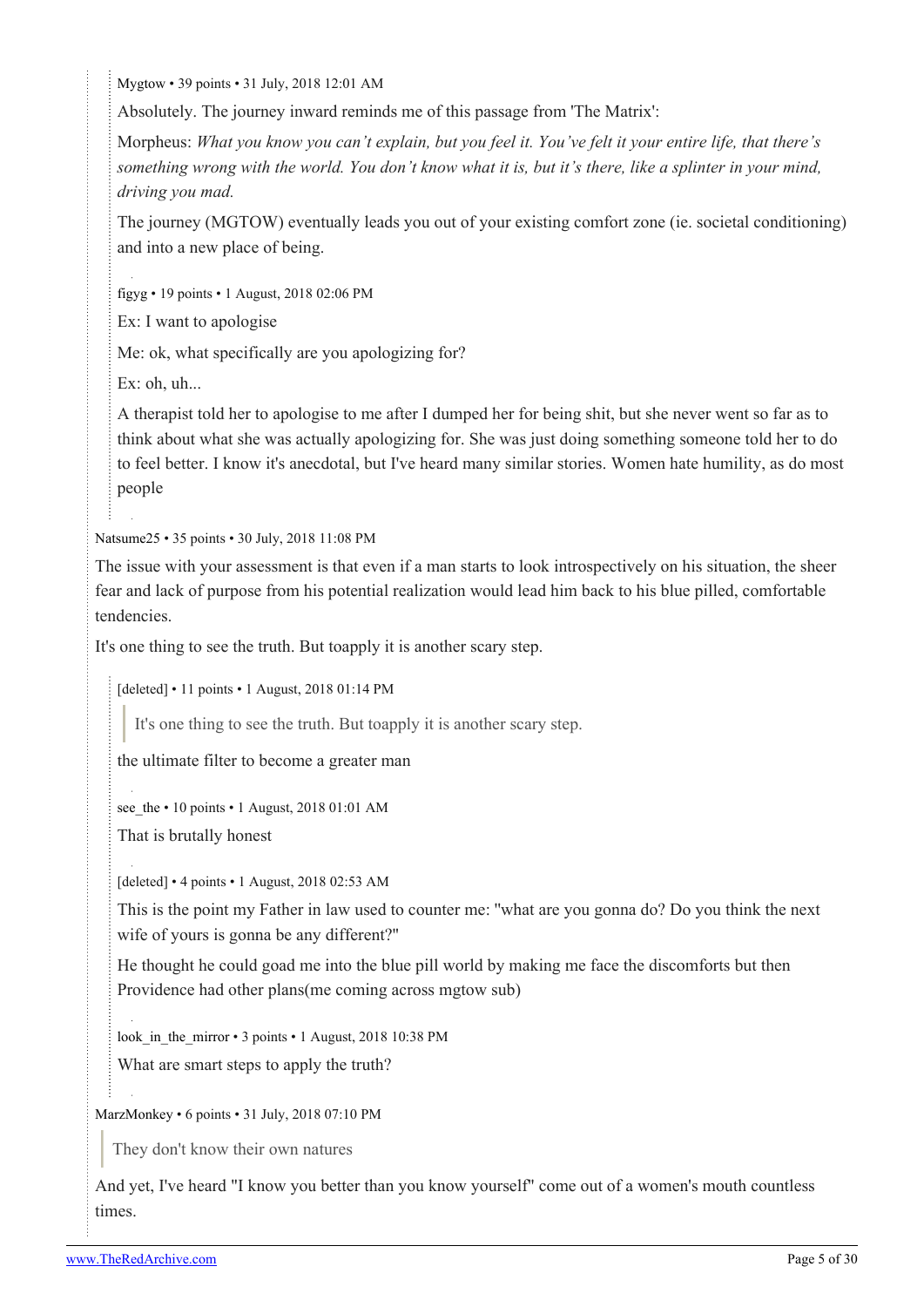[deleted] • 3 points • 1 August, 2018 02:04 AM

She probably does. It's hard to see yourself from the inside.

[rp\\_whybother](https://old.reddit.com/user/rp_whybother) • 2 points • 1 August, 2018 02:04 PM

Relevant link to your post [https://en.m.wikipedia.org/wiki/The\\_unexamined\\_life\\_is\\_not\\_worth\\_living](https://en.m.wikipedia.org/wiki/The_unexamined_life_is_not_worth_living)

[UnKnownSurviving](https://old.reddit.com/user/UnKnownSurviving) • 2 points • 2 August, 2018 07:22 AM

The ex-husband tho...he just lost his car, house, kids, and had everything society ever told him proved wrong. That dude's gonna do a loooot of instrospection.

Hhmm. Fuck yeah. Some men do a lot of soul searching and while other men let it happen to them for the 5th time or 100th time. Sometime the first time is so traumatic, he cannot ever afford this shit again. Sometime, bit of shock and pain can be good for you. It open your mind a bit more.

[figyg](https://old.reddit.com/user/figyg) • 1 point • 1 August, 2018 02:02 PM That last line is very poignant

[deleted] • 141 points • 30 July, 2018 02:30 AM

```
This is brilliant. Saved.
```
[TheDevilsAdvokaat](https://old.reddit.com/user/TheDevilsAdvokaat) • 39 points • 30 July, 2018 10:36 AM Also saving.

[79johnsmith](https://old.reddit.com/user/79johnsmith) • 23 points • 30 July, 2018 12:02 PM

Can't their biology! Saving it for the next time someone says NAWALT.

[jackanger](https://old.reddit.com/user/jackanger) • 14 points • 30 July, 2018 06:36 PM Also saved. Big THANK YOU.

[jihndosh](https://old.reddit.com/user/jihndosh) • 6 points • 31 July, 2018 12:30 AM saved twice.

[deleted] • 5 points • 31 July, 2018 03:25 AM Also saved.

[axonMagnus](https://old.reddit.com/user/axonMagnus) • 6 points • 31 July, 2018 03:56 PM '#METOO

[deleted] • 3 points • 31 July, 2018 02:58 PM likewise saved.

[IronLyon77](https://old.reddit.com/user/IronLyon77) • 113 points • 30 July, 2018 04:57 AM\*

This is FANTASTIC!! Take it from an old timer boys, there is NO hope or happiness in marriage, mostly misery. Once the in Love/Lust hormones wear off, you're totally fucked.

[Randallsixx13](https://old.reddit.com/user/Randallsixx13) • 58 points • 30 July, 2018 11:03 AM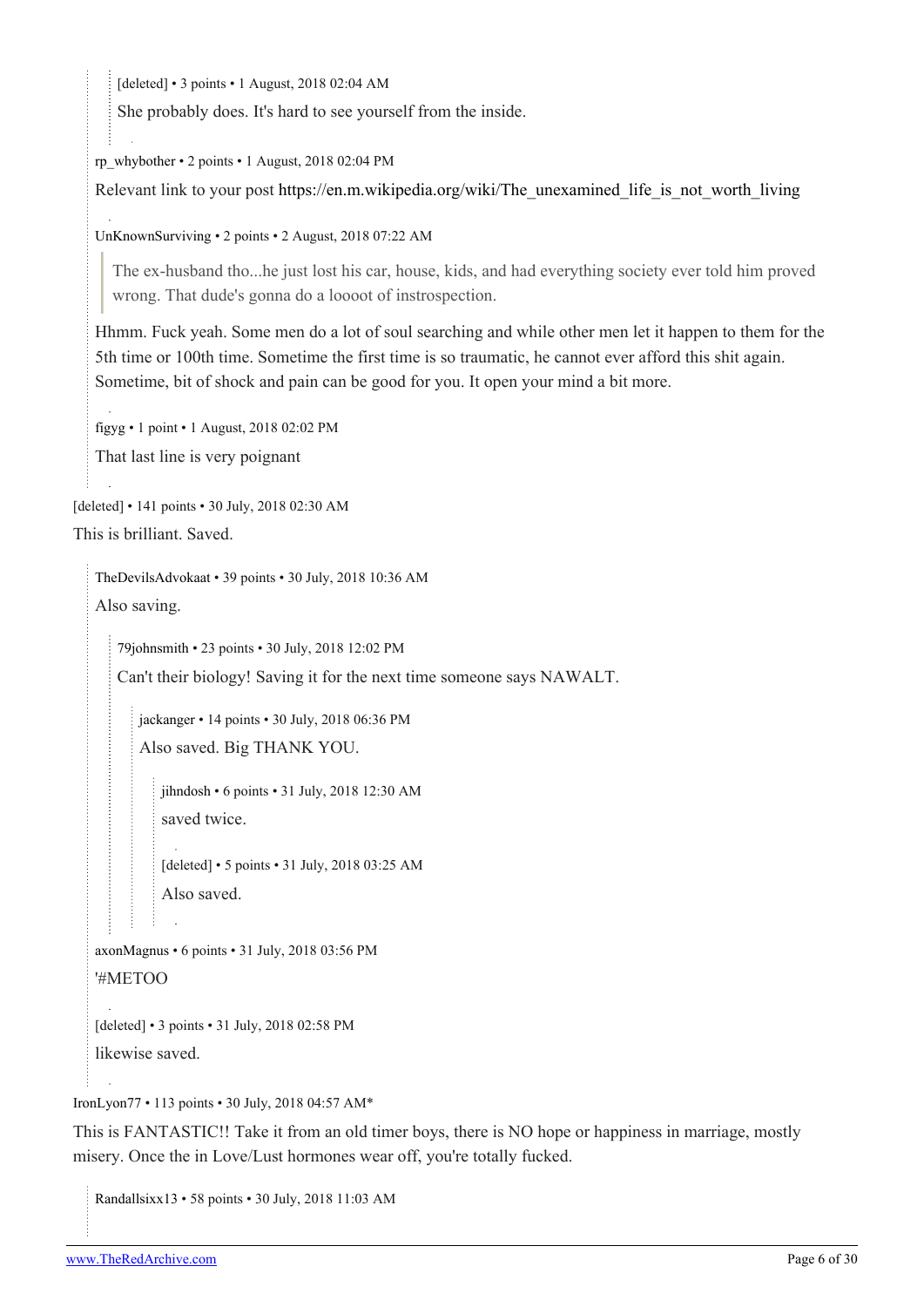Can verify.

[Three-Legged-Fox](https://old.reddit.com/user/Three-Legged-Fox) • 52 points • 30 July, 2018 08:47 PM

I disagree slightly. After the first couple of years I was seldom fucked! ;-)

[WhackingPsychopomp](https://old.reddit.com/user/WhackingPsychopomp) • 21 points • 31 July, 2018 10:39 AM

I still fuck mine when she is in between new husbands. She fucks me whenever she can, financially.

[deleted] • 13 points • 31 July, 2018 11:43 AM

That's why they traditionally have kids during that time frame, to further trap you.

A part of the now high divorce rate is that people are not getting married because of pregnancy as often (abortion and lack of social shame) and married couples are waiting longer into the marriage to have kids. This results in more marriages exiting the "honeymoon phase" while not having kids to bind them. So, they "fall out of love" and "the spark is gone" and they look for another because they are unimpeded. Rinse and repeat. They don't realize what they are doing.

[genericlatino](https://old.reddit.com/user/genericlatino) • 1 point • 24 October, 2018 04:04 AM

Ive been going on 12 years now, still have great sex 3 or more times a week. That being said, I don't have kids and were not planning on having children. Did you have kids?

#### [Tama\\_drummer\\_man](https://old.reddit.com/user/Tama_drummer_man) • 111 points • 30 July, 2018 02:29 AM

"women want to get married, not to be married. They often love not so much their husbands as their bridalfantasy in which the man serves as a necessary prop." ----- This portion reminded me of a post on here not to long ago. It was about a couple that were taking wedding photos and the man stood in one spot while the woman moved around and around. He basically was just a prop for her and her "special" day. It was a very sad sight. I am extremely glad, I am the age I am, and I didn't fuck my life up by marrying or knocking up some whore.

[deleted] 30 July, 2018 02:32 AM\* [deleted]

[Diabloist337](https://old.reddit.com/user/Diabloist337) • 76 points • 30 July, 2018 05:12 AM

Women love weddings because it's ultimate social orgasm.

They HATE marriages.

Also, they LOVE babies, because it grants them a special status and attention, but they HATE children.

[gargantualis](https://old.reddit.com/user/gargantualis) • 35 points • 30 July, 2018 12:29 PM

They love being the center of attention, and the assured meal ticket.

Only hardships of the past and limited options kept marriages pre sexual revolution going. Imagine if women werent ignorant of their own biology and realized as they are human, they are fallible. One of Stardusks old videos suggested that the human doing-men/human being-women dichotomy has left them shielded in the domesticated world from the truth. Now they seek to lead and rule society still under the same spell of ignorance.

[Sir\\_manalot](https://old.reddit.com/user/Sir_manalot) • 33 points • 30 July, 2018 08:34 PM

I bet if men stopped taking agency away from women, that they will stop being shitty.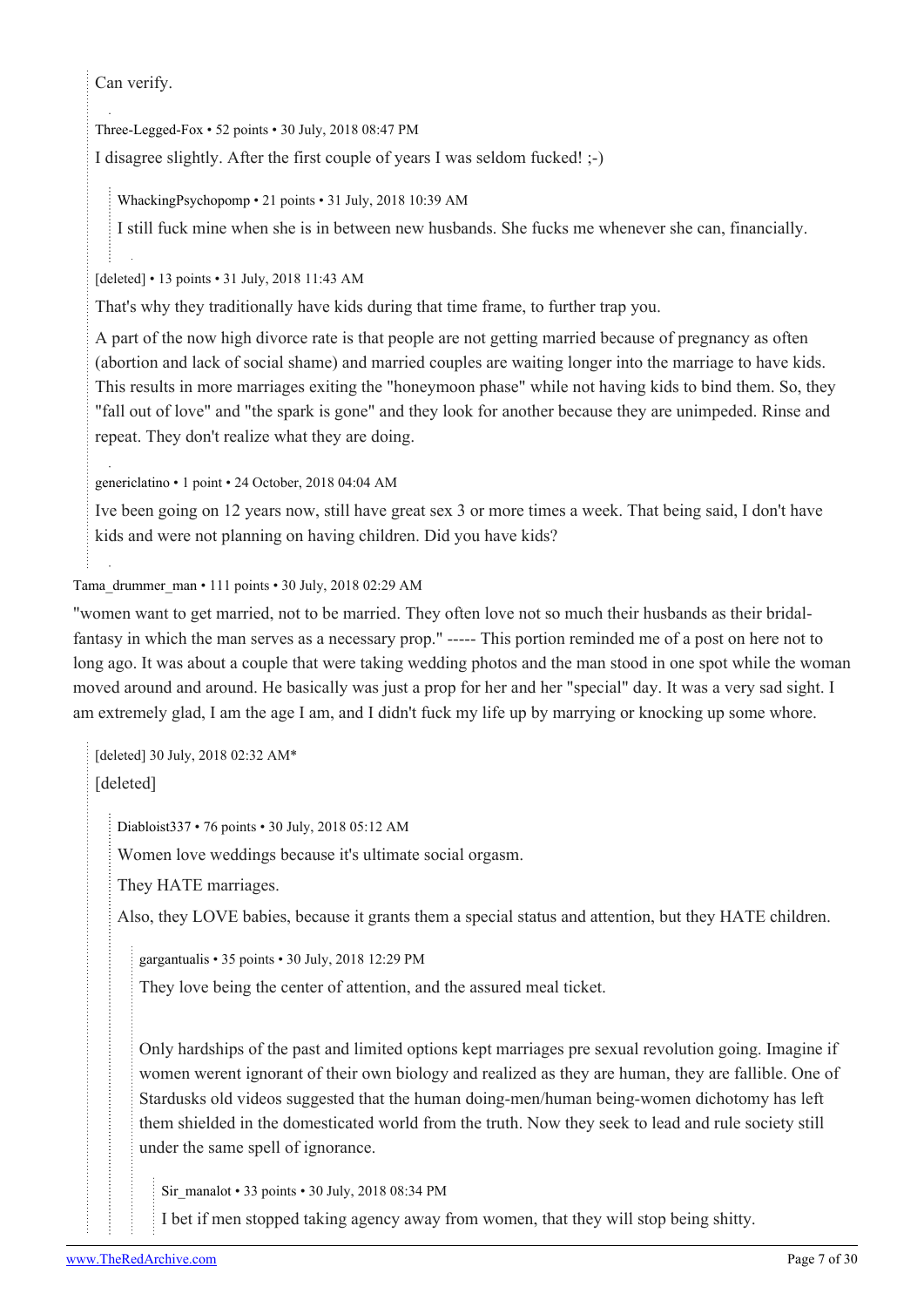At first they will be complete messes, but they would adapt in a year or two.

I mean just look at what women did in ancient times, you cannot tell me that women are incapable of anything when they scrubbed the house clean on there knees, prepared food without a stove, gathered food everyday, washed clothes by hand, etc.

Men are just obsessed with pedestalizing women as trophies that need to be protected.

[gargantualis](https://old.reddit.com/user/gargantualis) • 20 points • 30 July, 2018 09:23 PM

Oh btw just a minor clarification if you could. Did you mean agency by itself or more specifically the responsibility that comes with agency? Theyve got a lot of freedom nowadays, but it seems the shielding from responsibility is what men keep giving them.

[Sir\\_manalot](https://old.reddit.com/user/Sir_manalot) • 9 points • 30 July, 2018 10:45 PM Both.

[gargantualis](https://old.reddit.com/user/gargantualis) • 5 points • 31 July, 2018 12:25 AM Ahhhh

[RadicalAsceticMonk](https://old.reddit.com/user/RadicalAsceticMonk) • 3 points • 2 August, 2018 12:25 PM

I bet if men stopped taking agency away from women, that they will stop being shitty.

Because women weren't shit in the past, when they had little agency. Right. And things will just go back being the uotpia that they were pre-1950. Right. Aham. I see.

[NoThirst](https://old.reddit.com/user/NoThirst) • 5 points • 31 July, 2018 07:41 PM

....and they generally love men...but hate their husband.

[deleted] • 2 points • 1 August, 2018 12:47 AM

Is knocking someone up today still a big fuck up? Worse than marriage or cohabitation?

Because I want kids and don't want marriage. Knocking someone up is looking like the lesser evil. "Coparenting" we''ll call it.

There have been advances in social awareness at how family court treats men. I feel like 50/50 no CS could be achievable.....unless you made more money....

[deleted] 30 July, 2018 09:17 AM\*

[removed]

[Sir\\_manalot](https://old.reddit.com/user/Sir_manalot) • 56 points • 30 July, 2018 10:30 AM\*

Without stable marriages, men get increasingly competitive with each other to the point that they:

Start destroying there fellow men's opportunities so they no longer have to keep pushing so rigorously to be in the top 20%

Start settling for worse and worse options (to not have to compete as hard) until it is impossible to satisfy women's desires due to how badly they have been spoiled.

Start turning the goal of manhood into being the best sex toy over the best man. The embodiment of manliness is now what women find manly over what men see as manly.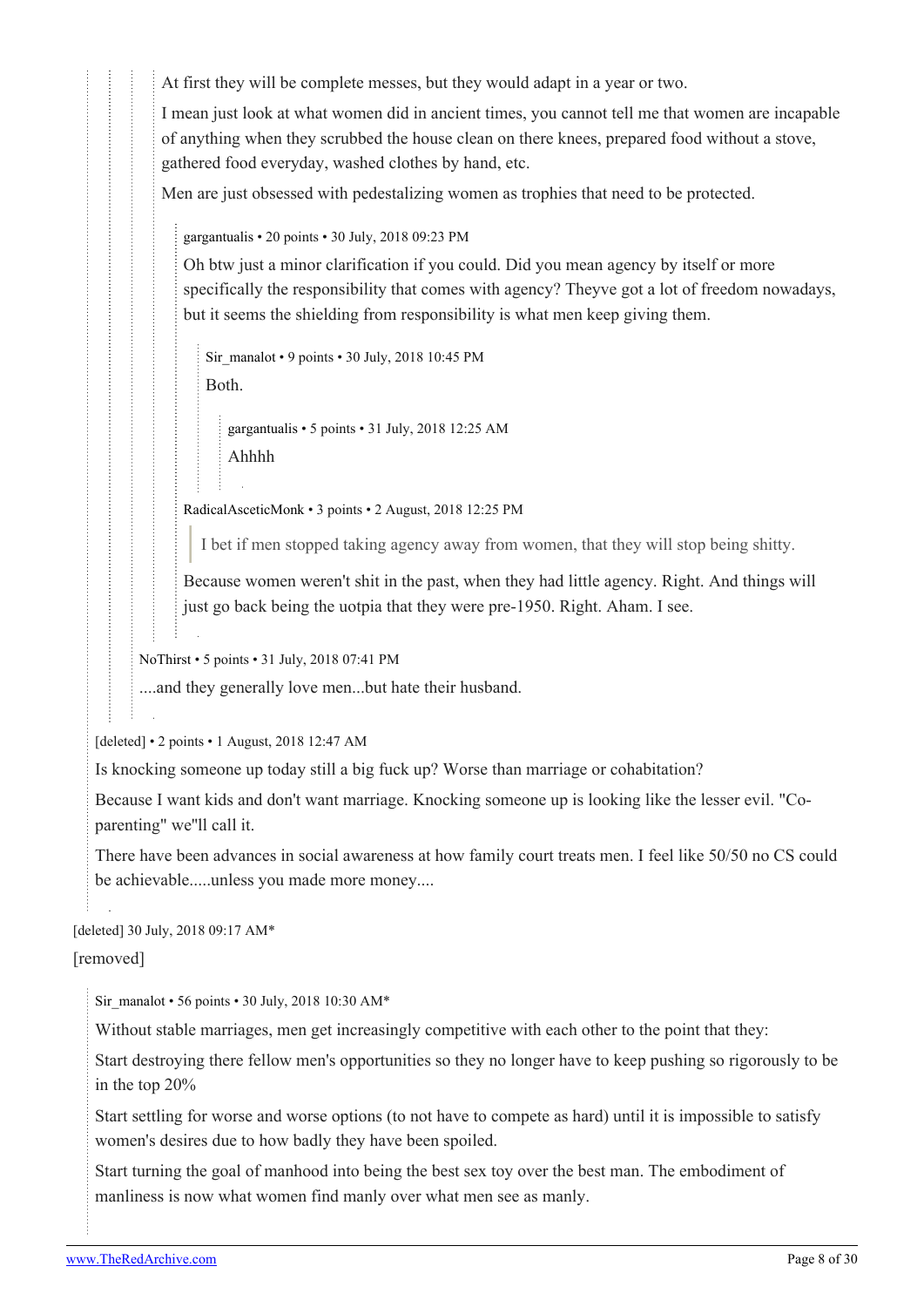Start creating a culture of foeness and lies to try to reach the ever rising standards.

Start to work against the goals of the country by withdrawing or acting out violently. Especially as men start trashing there fellow brothers in all areas of life.

The end result is the societies eventual death.

[Geleemann](https://old.reddit.com/user/Geleemann) • 5 points • 1 August, 2018 05:57 PM

I personally couldn't give a fuck about all of this. I just do my own thing

the unseen one  $\cdot$  29 points  $\cdot$  30 July, 2018 07:43 PM

I got that feeling when the author talked about monogamy being unnatural and women being naturally polygamous. All this was just a long winded appeal to nature in favor of being whores.

[Sir\\_manalot](https://old.reddit.com/user/Sir_manalot) • 36 points • 30 July, 2018 08:45 PM

No matter how people try to justify it, it doesn't work.

Men live to breed and raise there own children.

If they allow women to sleep with whoever they want, harems will eventually form.

Leaving four out of five men disinterested in anything but themselves...and these men are more powerful then the few alphas in charge.

Slavery can help curb this problem, but slaves do the bare minimum and this eventually leads to everyone living in poverty. Plus eventually some talented slaves will realize that the master isn't as powerful as he tricks them to believe.

[PuzzleheadedDoughnut](https://old.reddit.com/user/PuzzleheadedDoughnut) • 6 points • 2 August, 2018 01:47 PM

#### polygamous

Sorry dude Im gonna have to pull you up the incorrect use of that word.

Women are hypergamous. Men are polygamous.

Many women will happily share one man among them if that man is high status and the other option is having their own man who is weak/lower status/poor etc.

They are the exact opposite of polygamous.

The only reason they "enjoy" multiple lovers is because the Chads they want, won't commit so they are forced to hop from one to another.

Biologically they want to secure one high statuses male resources but thanks to Tinder and a forgiving culture Chads can just smash these deluded bitches without commiting (unless they fuck up and get her pregnant).

the unseen one  $\cdot$  3 points  $\cdot$  2 August, 2018 03:54 PM

Did you read the OP? My word usage was entirely correct in the context it was used.

#### [TyrannicalWill](https://old.reddit.com/user/TyrannicalWill) • 22 points • 30 July, 2018 11:00 PM

"society forces women into marriage", "men are manipulative assholes and take advantage of women"

Women manipulate men into marriage. Society not only normalizes but encourages this behavior. It's why bachelors are depicted as airheaded, clumsy douchebags in the media while single mothers are depicted as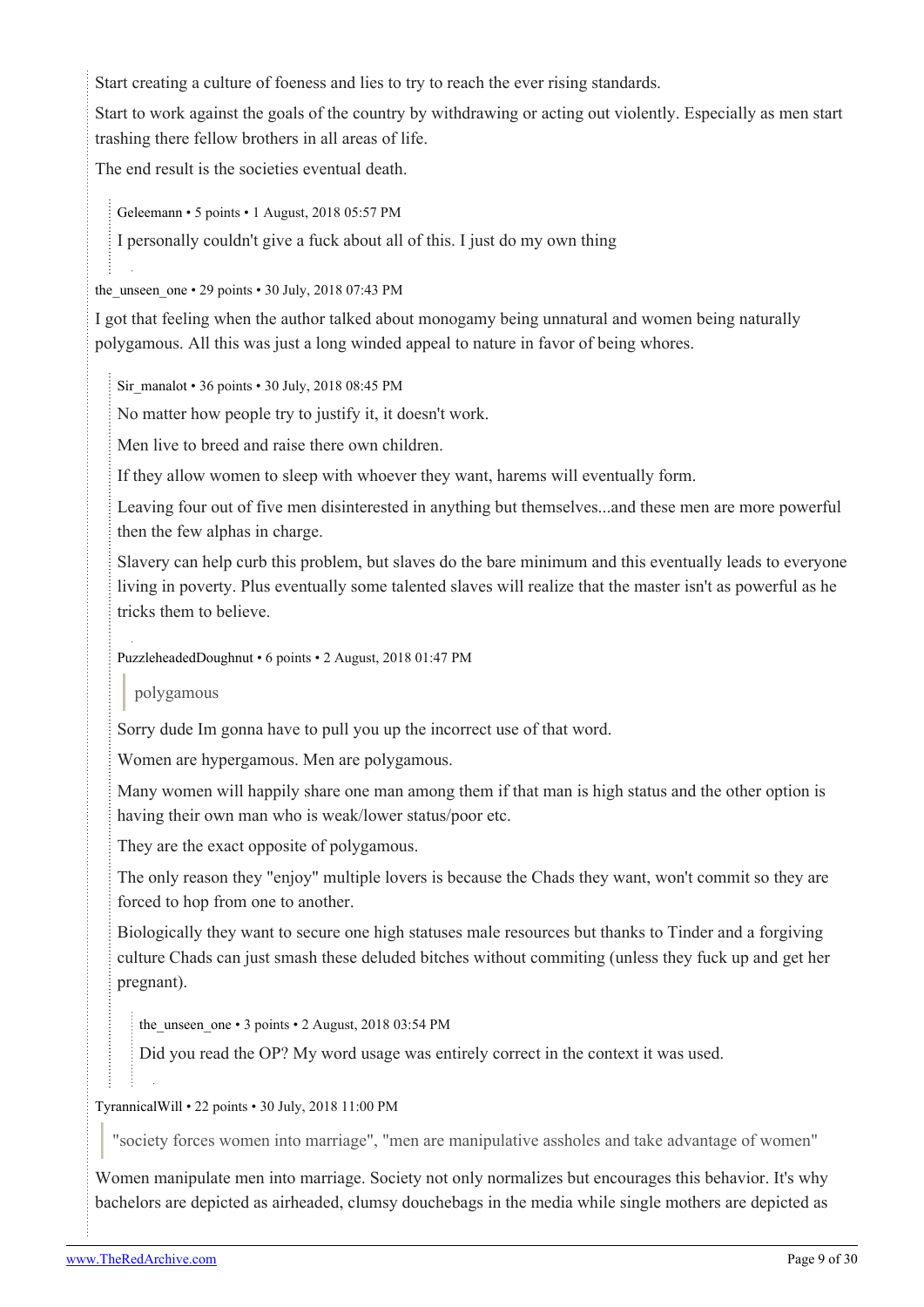oppressed heroes.

[didiflex](https://old.reddit.com/user/didiflex) • 4 points • 1 August, 2018 08:19 PM

Men dont need to be manipulated into marriage, they love puusy too much and will do anything including get married. Saying men are being manipulated implied women used some kind of trickery which is bs, men travel thousands of miles and spend thousands of \$\$ just to marry a 3rd world hooker. What does that tell you ? Men are too addicted to pussy like its a crack cocaine.

[TyrannicalWill](https://old.reddit.com/user/TyrannicalWill) • 4 points • 1 August, 2018 08:47 PM

True, but wahmen manipulate by acting loyal and questioning the man's character if he refuses to commit

#### [StoneTempleFlyboy](https://old.reddit.com/user/StoneTempleFlyboy) • 1 point • 1 August, 2018 03:57 PM

Polygamous feminine utopia, aka section 8 housing with WiFi for Tinder. Oh wait, it's supposed to be more heavenly than that. Lol

[deleted] • 53 points • 30 July, 2018 08:00 AM

If you're a lurking incel like myself, do yourself a favour and read the pdf. Despairing over women is really not worth it. Just go your own way.

#### [Thotsithinknots](https://old.reddit.com/user/Thotsithinknots) • 22 points • 31 July, 2018 11:42 AM

Can confirm to the incel community that this is a recurring theme with partners who were in love and then all of a sudden things "just fizzled" and it's literally like you never meant nothing to them. I've had this happen 3 times in the exact time frame. 3 1/2 - 4 year time window. The problem is men are used to the companionship and are completely broken down and traumatized that somebody's heart could turn to stone in such a fickle manner. After this happens enough the natural conclusion to take is that they are fickle. Which is what lead me to mgtow. I always knew if I was in a relationship it would lead to heartache and depression. This confirms everything and should be something every man understands. I trade in the markets. Knowing risk / reward is what I make all my decisions on.

[StoneTempleFlyboy](https://old.reddit.com/user/StoneTempleFlyboy) • 6 points • 1 August, 2018 04:11 PM

Women's relationship patterns in general, even same sex friends, often follow this pattern. Idealize, devalue, discard. Narcissism.

[SingleManDR](https://old.reddit.com/user/SingleManDR) • 2 points • 15 December, 2018 04:05 PM

Yup, childish, mentally ill and a broken approach to relationships. Keep entertaining me, and playing my games, and don't figure out my shit along the way, or you're defective...

#### [ILOVENOGGERS](https://old.reddit.com/user/ILOVENOGGERS) • 1 point • 26 October, 2018 09:04 PM

After literally hearing "I want to live my life with you" and her leaving the day after for the second time I'm done with those thots and I'll just cuddle with my dog in bed.

#### [lastlaugh100](https://old.reddit.com/user/lastlaugh100) • 1 point • 27 October, 2018 03:25 PM

same thing here, went from cooking food every day and fucking me every day to sewing holes in my clothes to making me pillow cases to telling me to fuck off, asking if I would kill myself for her to telling me her exes fucked her better or made her feel more loved after 3.5 years. Biology is fucking evil but necessary for gene diversification I guess.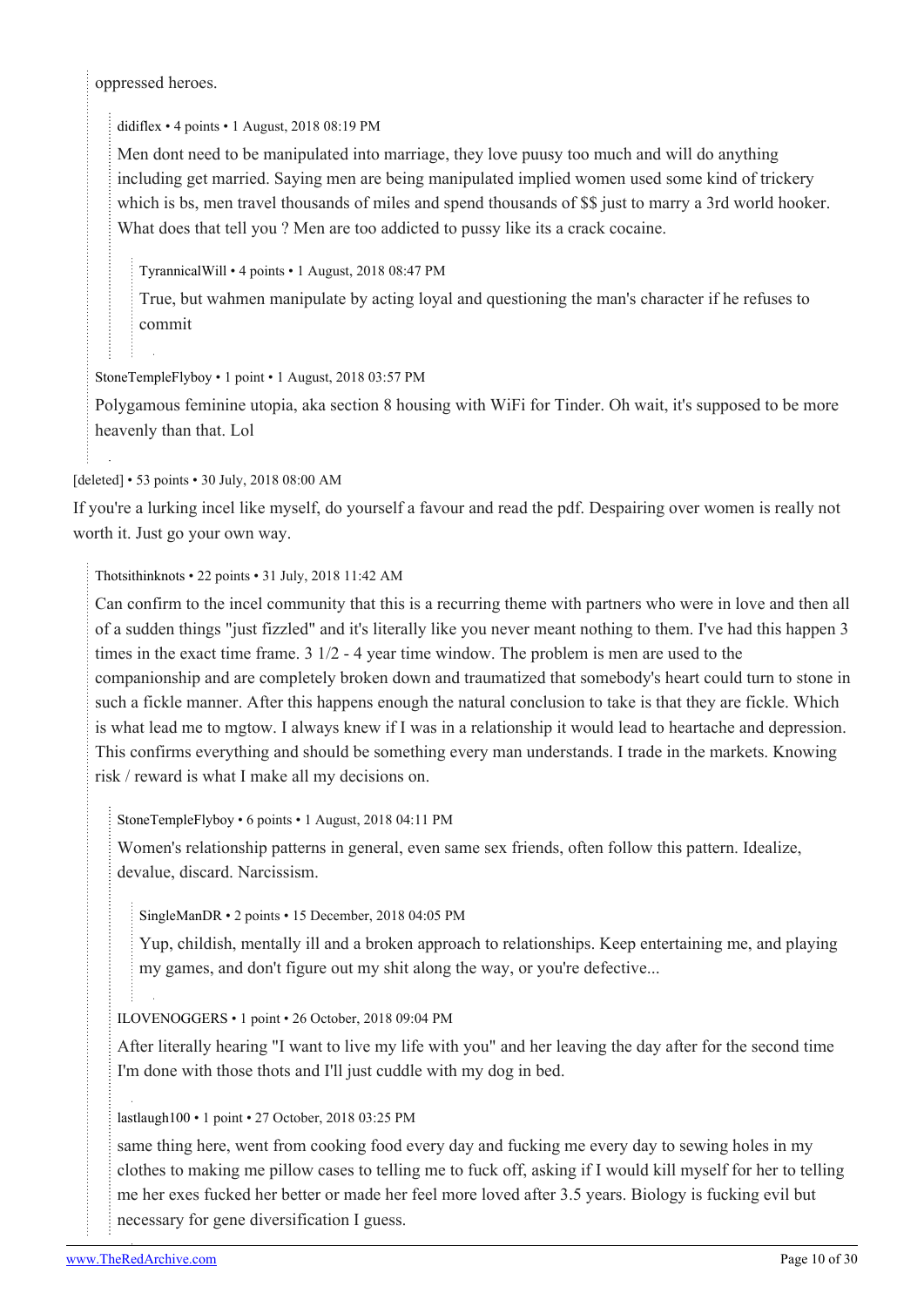[Natsume25](https://old.reddit.com/user/Natsume25) • 22 points • 30 July, 2018 11:13 PM

This guy gets it. Fuck them.

[deleted] • 6 points • 1 August, 2018 03:28 PM

I feel like a lot of people have been trying to tell them this for a while, they just spin it into a meme like they spin everything into a meme. It's sad and pathetic.

[rationalthought314](https://old.reddit.com/user/rationalthought314) • 45 points • 30 July, 2018 04:17 AM

Very accurate which I think a lot of guys especially older ones can attest to.

Many Men in love die for their partners. This is a result of this commitment, not infatuation.

very true. I would say men actually love their partners whereas woman love the feeling they receive from the infatuation - which is fleeting. You can see this is their romance literature. Often it's a "whirlwind" romance of heady passion which is what you get when you first meet someone and is not a sustainable feeling. Rarely is it about long term romance down the road.

Instead of choosing men who are interested in developing a relationship, these women choose men who make them feel insecure. Insecurity can create motivation and excitement.

This why being a simp is a losing deal. Women say they want a kind man who will respect them but it's just another shit test.

they shun the attention given to them by men who are willing and ready to make a commitment

Shun? Sometimes outright ridicule them if they don't use them. However, later they come to those types to settle. In the past such guys thought they won out in the end but now more of those guys are waking up to the fact they are being used and ending up with damaged goods so they rejecting this "win."

Much uninformed and superficial commentary on the sexual revolution assumes that "men want sex while women want marriage."

This is a blue pill lie that we are told that makes women seem virtuous and men pigs looking just to root. This is why so many guys have a hard to time seeing women's true nature.

They often love not so much their husbands as their bridal-fantasy in which the man serves as a necessary prop...Many women have looked forward to that day their whole lives

It's their day to be the absolute center of attention which is more important than the actual marriage itself. Girls want to be brides as soon as they understand the concept. It's the culmination of their life goal. I think most would be happy to die after the wedding day.

They don't know their own natures...This is why they can be completely truthful, and why it all turns to shit later on.

I said something along this line comparing certain women to the sleeper agents from the new [Battlestar Galactica](https://old.reddit.com/r/MGTOW/comments/92pado/women_be_cylons_boys_run/) [show](https://old.reddit.com/r/MGTOW/comments/92pado/women_be_cylons_boys_run/). They believe they are human up to the point a switch is flipped and suddenly they become the enemy. These girls believe they're NAWALT but either gradually or all at once she flips and the man she professed so much love for she now resents with a level of passion that is disturbing or she has a cold robotic detachment towards but in either mood she doesn't bother to self reflect why she feels this way, she just does and that's enough for her.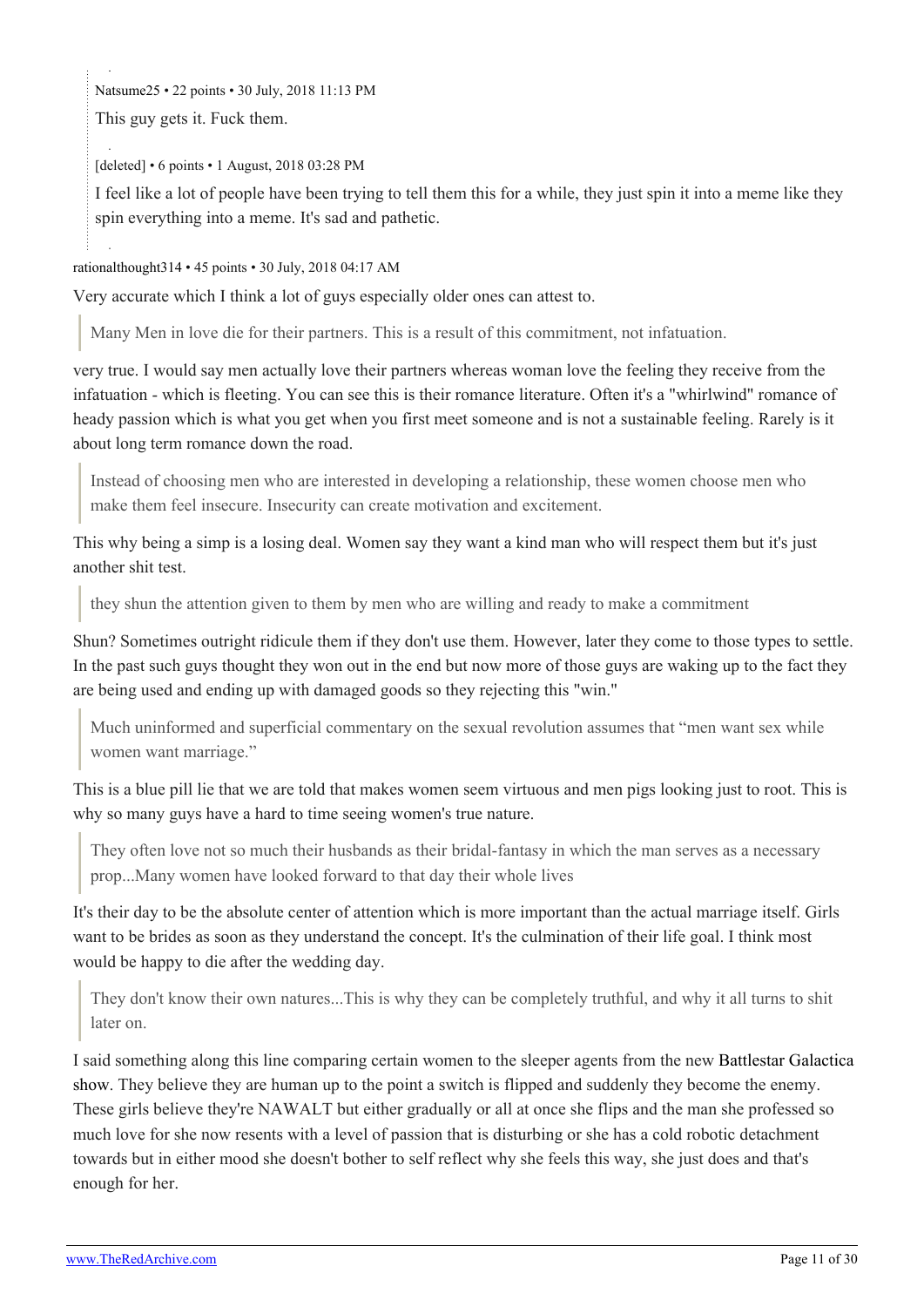### [deleted] 30 July, 2018 06:09 AM\* [deleted]

#### [rationalthought314](https://old.reddit.com/user/rationalthought314) • 36 points • 30 July, 2018 06:54 AM

They genuinely DO feel in love. This is why it is SO CRUCIAL to understand their nature. If you don't understand it, you will be deceived and taken in by their very real feelings.

This is what trips up a lot of guys because when they get with these girls they are legitimately a NAWALT. This is what makes them more frightening than chameleons. With chameleons there's always a chance of it coming out or word getting around but these sleeper agents are quiet ticking time bombs no one can predict when and where their switch will flip. A constant refrain from many divorced men is "she wasn't the same person." You'd think it was from the script of a horror movie - "something took over my wife!" except instead of demons or ancient ghosts, it's just her hypergamy kicking in and rebooting the software.

[NaiveWorldliness](https://old.reddit.com/user/NaiveWorldliness) • 14 points • 30 July, 2018 11:47 PM

For people who play games, i strongly believe thats where the idea of Miang comes from in the RPG Xenogears. Every woman has the chance to become Miang. Its like a 180 degree flip. Once she turns into that, she no longer recognises herself as the same.

[onemanfortress](https://old.reddit.com/user/onemanfortress) • 13 points • 30 July, 2018 09:16 AM

Sounds more like walking dead walkers, that turn when you least expect.

#### [geturcraptogether](https://old.reddit.com/user/geturcraptogether) • 21 points • 30 July, 2018 11:42 AM

"I said something along this line comparing certain women to the sleeper agents from the new Battlestar Galactica show. They believe they are human up to the point a switch is flipped and suddenly they become the enemy. These girls believe they're NAWALT but either gradually or all at once she flips and the man she professed so much love for she now resents with a level of passion that is disturbing or she has a cold robotic detachment towards but in either mood she doesn't bother to self reflect why she feels this way, she just does and that's enough for her."

THIS. ALL OF FUCKING THIS.

I'm going through that with my ex(sons mother, been working on reconciliation). I'll have to post the text she sent on Friday. Gotta screen shot it.

[rationalthought314](https://old.reddit.com/user/rationalthought314) • 21 points • 30 July, 2018 12:29 PM

yeah I've noticed a common theme with many husbands current and ex who complain about their wife becoming someone completely different. I've only had it happen with girlfriends and friends but it's a whole different ballgame with a wife I imagine after so many years thinking you know someone so well and she turns out to be a fracking toaster!

[Doc\\_Sithicus](https://old.reddit.com/user/Doc_Sithicus) • 2 points • 31 July, 2018 08:40 PM

Can confirm.

#### [TyrannicalWill](https://old.reddit.com/user/TyrannicalWill) • 20 points • 30 July, 2018 10:56 PM

This is why all romance movies have two major scenes - the icebreaker scene and the wedding scene. Those two scenes compose most of the movie. Wahmen just want excitement and the social validation of locking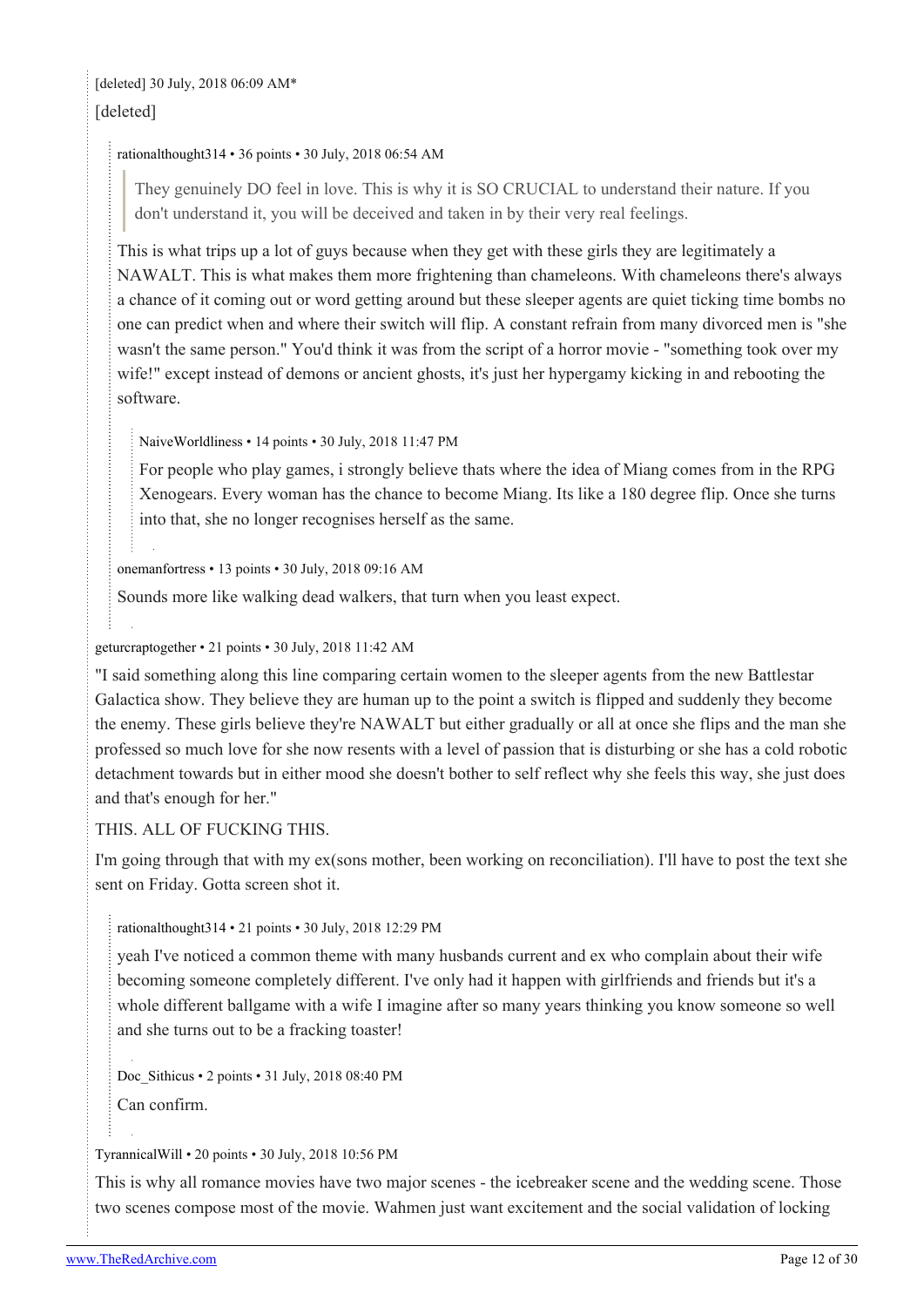down a manslave (ideally who was non committal).

[deleted] • 12 points • 31 July, 2018 03:23 PM

holy shit this post is amazing and spot on. the fabled unicorn is a fucking awalt sleeper agent!!!!

[StoneTempleFlyboy](https://old.reddit.com/user/StoneTempleFlyboy) • 8 points • 1 August, 2018 04:17 PM

Women want provisions not marriage. Marriage was the old way of getting provisions, but you had to work for it and keep working for it. Most people don't want a job, they just want an income. If they could continue to get an income without showing up for work they will definitely do that.

[deleted] 30 July, 2018 08:07 PM

[deleted]

[BrownMayonnaise](https://old.reddit.com/user/BrownMayonnaise) • 25 points • 31 July, 2018 05:20 AM

Rage Against the 'Muhgene.

[deleted] • 3 points • 31 July, 2018 06:55 PM

#### CRAAAAAAAAWWWWWWWLING IIIIIIIIIIIN MY GEEEEEEEEEENES

[bob13bob](https://old.reddit.com/user/bob13bob) • 3 points • 1 August, 2018 06:07 PM

if your'e alive today, it's for a reason, your genetics have already outcompeted others for 10s of thousands of years. You think humans have any real capactiy to evaluate gene quality. Just because you're short and dont' look like a model doesn't mean your genes aren't better. alot of you need to read up on evolution more carfully. It's no accident that the smartest men on the planet don't look like models and are under 6'.

don't be defeatist, you have the capacity inside you to win or your ancestors wouldn't ahve survived.

[didiflex](https://old.reddit.com/user/didiflex) • 3 points • 1 August, 2018 07:58 PM

Yeah but wars helped a lot where constant wars and high rate of male deaths ensured that unattractive men could procreate. My grandad was average looking at best but he was slaying like crazy after ww2, widows and single unmarried women where everywhere. 70% of male population aged 15-40 was killed. We dont have these things anymore so we see ultra high competition amongst males.

[bob13bob](https://old.reddit.com/user/bob13bob) • 1 point • 2 August, 2018 12:44 AM

you're operating under the assumption that attraction is fittest to the environment. if attraction was what mattered in the past, men would be more attractive than women, like peacocks.

[RadicalAsceticMonk](https://old.reddit.com/user/RadicalAsceticMonk) • 3 points • 2 August, 2018 12:37 PM

We are stupid monkeys

Every time I hear this shit, I remember Anatole France: *"The wonder is, not that the field of stars is so vast, but that man has measured it."*:

#### **Observable universe measures:**

Diameter:  $8.8 \times 10^{26}$  m (28.5 Gpc or 93 Glv)

Volume:  $4 \times 10^{80}$  m<sup>3</sup>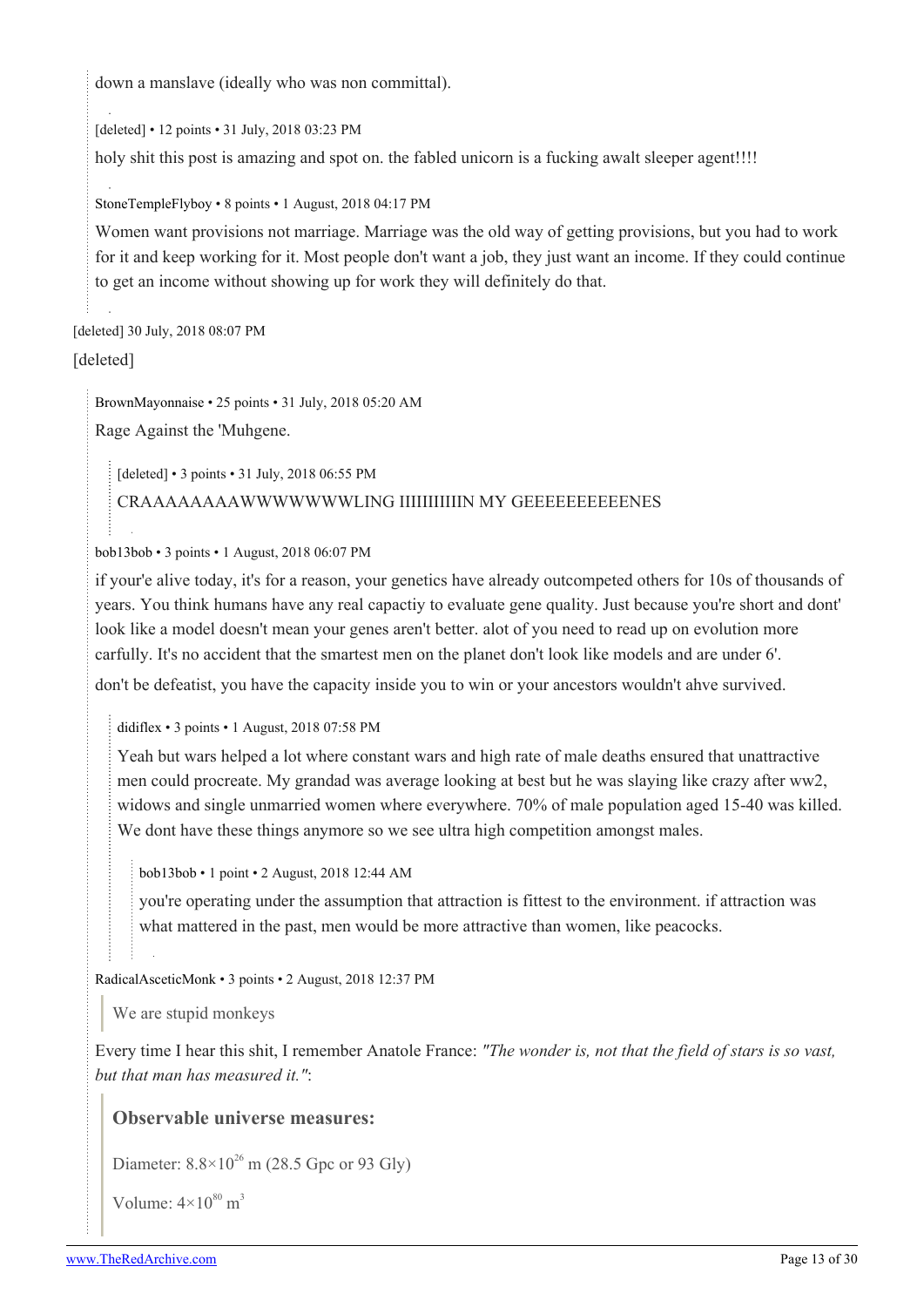Mass (ordinary matter):  $10^{53}$  kg

Density:  $9.9 \times 10^{-30}$  g/cm3 (equivalent to 6 protons per cubic meter of space)

Age: 13.799±0.021 billion years

Average temperature: 2.72548 K

Contents: Ordinary (baryonic) matter (4.9%), Dark matter (26.8%), Dark energy (68.3%)

Now, do tell me: how could stupid monkeys measure Universe itself, from a small blue point inside that Universe? The real stupid monkeys are flinging shit at each other on top of trees. We're building wonders and works of pure beauty and preparing to crawl from Earth towards Mars. All while the real stupid monkeys will just keep on flinging shit at each other until they are no more - they they'll probably be no more because we casually caused them to go extinct, just because we can.

[LexGrom](https://old.reddit.com/user/LexGrom) • 1 point • 31 July, 2018 09:11 PM

Raging against genes is pointless, cos there's no law of physics that prohibits however profound genetic modifications even within a specimen

It's a problem to solve

[deleted] • 37 points • 30 July, 2018 06:46 PM

"The great irony of all this, is that women aren't reading this."

Psh... I don't care if they know anything at all about themselves. As long as I know. Knowledge is power, the power to save yourself.

[Yashugan00](https://old.reddit.com/user/Yashugan00) • 15 points • 31 July, 2018 10:22 PM\*

even if you put a big sign pointing at it, they wouldn't read it.

Too busy with their many shiny baubles: phone, social media, girl blogs, and the many many many advertisers selling them the newest shiny.

"10 secret places to find your dream man, you won't believe nr 6!"

"Take the empowered women survey and see if you are a top woman too!"

"Woman are wonderful, look at these other girls be boss, styling tips from glam to instagram "

"This lady from <place near you> discovered a long lost recipe for losing fat naturally. Get lean for summer without joining a gym. Banned in all countries, so effective they don't want you to know!"

[BalancingVices](https://old.reddit.com/user/BalancingVices) • 35 points • 30 July, 2018 07:42 PM

This was explained in the Predatory Female ages ago, but the good Reverend also mentioned another thing: it's generally young, inexperienced women who can mistake their infatuation for love, while older women predate consciously.

That doesn't make the young ones less dangerous, because the most effective lie is often when the liar herself believes the lie.

Illustrious Hour  $\cdot$  11 points  $\cdot$  31 July, 2018 03:26 AM nicely written

```
Yashugan00 • 8 points • 31 July, 2018 10:27 PM
```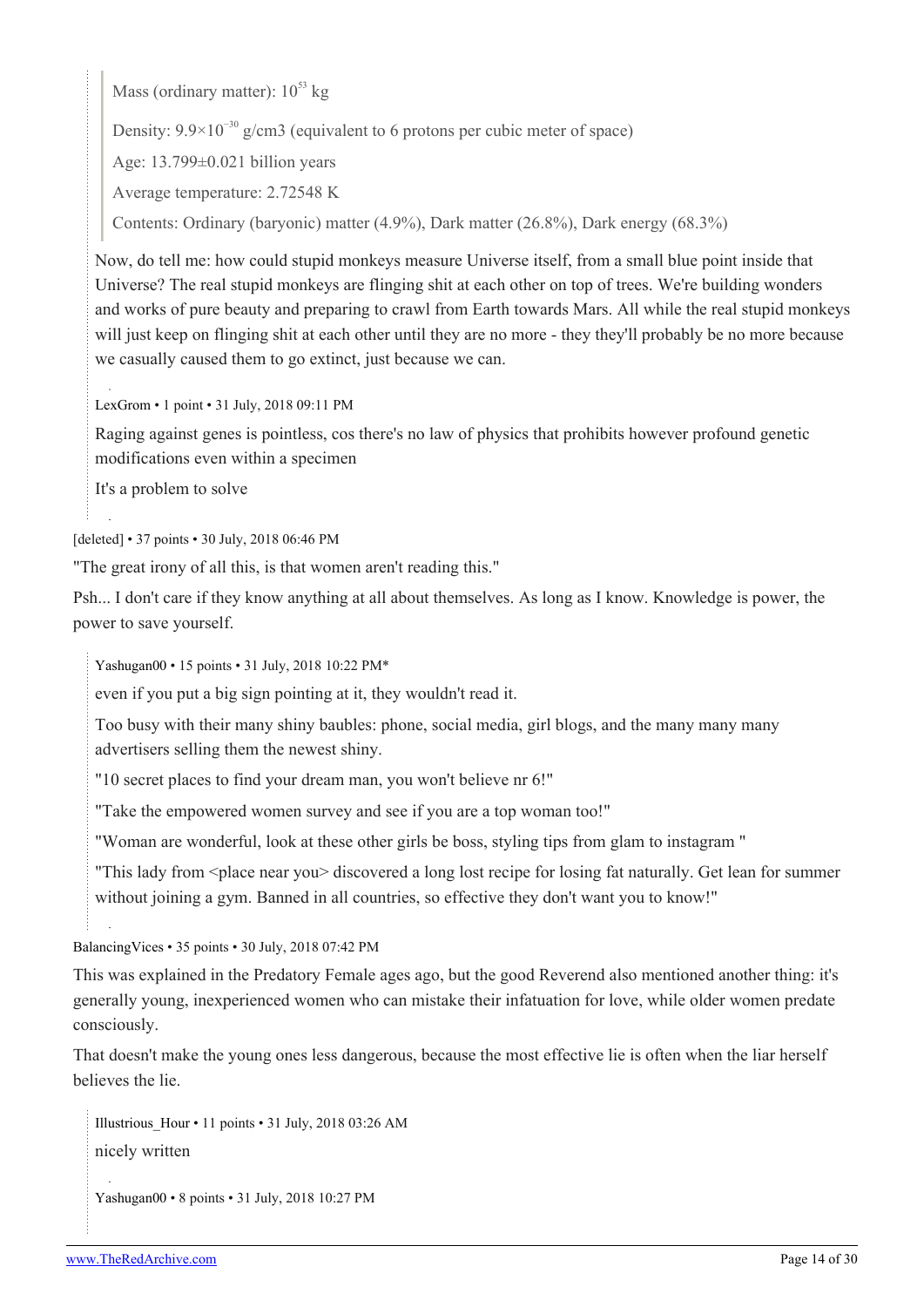while older women predate consciously.

> mantis like... \*shudder\*

[ImmortanV8](https://old.reddit.com/user/ImmortanV8) • 34 points • 30 July, 2018 08:20 AM

Married a virgin, can confirm all this paper says. Either society sanctions their destructive actions as a whole, otherwise a lasting relationship with a woman is impossible. Happiness is not part of this relationship, since women are not capable to develop a capacity for happiness. That's why they chase it trying to consume it

[Sir\\_manalot](https://old.reddit.com/user/Sir_manalot) • 29 points • 30 July, 2018 08:48 PM $*$ 

Women can definitely be happy, it is what patriarchy was designed to do.

They just do not chase happiness, they prefer better genes. So they long for drama, excitement and fighting to make men fight each other until only the strongest men are left.

[deleted] • 20 points • 31 July, 2018 12:35 AM

I agree. Its like a type of sexual selection mechanism. All over the animal kingdom, you find these type of sexual competitions, where two or more males have to fight and the female pairs off with the winner to mate. It's just instinctive.

[hkl8324](https://old.reddit.com/user/hkl8324) • 3 points • 2 August, 2018 01:21 PM

I dont think so, it is just brainwashing, cause they dont have rape laws. The males dont have to compete with each other to have a fuck. The Elite make you to believe you have to fight to get a female but infect no need to do so in real wild world. It is open world, not the on like we human. You just fuck and run. No consequence

[Staggitarius](https://old.reddit.com/user/Staggitarius) • 30 points • 30 July, 2018 02:16 AM

Wow. This stings...

[doubleu](https://old.reddit.com/user/doubleu) • 8 points • 1 August, 2018 09:37 PM

I was reading over this again today, and it just hit me: I just realized our daughter was born in 1998 and my then-wife left me in 2002, man o man, kinda crazy i guess...

[lolklolkgf](https://old.reddit.com/user/lolklolkgf) • 28 points • 30 July, 2018 07:22 AM

One for the sidebar.

[MrMagtow](https://old.reddit.com/user/MrMagtow) • 22 points • 30 July, 2018 06:14 PM

seconded. This is a very good read and should be added.

[deleted] 30 July, 2018 08:00 PM

[deleted]

[Yashugan00](https://old.reddit.com/user/Yashugan00) • 13 points • 31 July, 2018 10:30 PM

when you give a woman EVERYTHING she needs, she will fall out of love, and line up the next seed carrier so she can maximise genetic diversity. You are just playing into her Optimal sexual strategy.

If she were fighting war, starvation, social unrest, she would cling to the man for protection.

We built this matrix too perfect, there's no reason for her not to move on. That is what women mean with sexual liberation. The ability to go spawn with a series of alphas, without restrictions.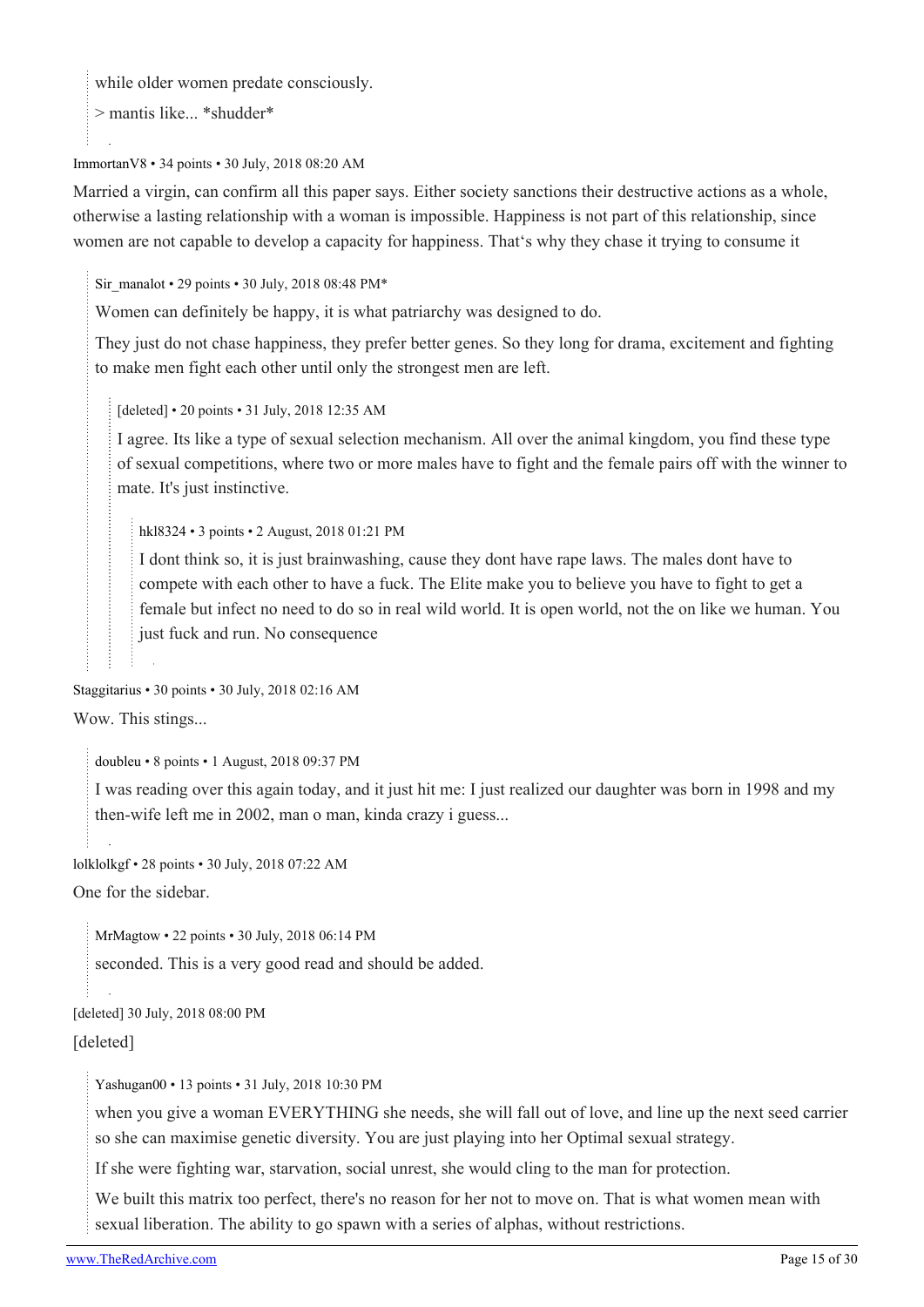[deleted] 1 August, 2018 04:46 AM [deleted]

[Yashugan00](https://old.reddit.com/user/Yashugan00) • 6 points • 1 August, 2018 11:11 AM

Yes. The bars that chain you are invisible. Biological drive is powerful. And that is why we have civilisation. It is used to ensure cooperation of men.

Society is a system, systems are alive in the sense that they will try to perpetuate themselves. This particular system works by offering all men a choice: work within the system and you will help build a stable society with protections and you will be able to perpetuate with offspring: one woman for every man and this boundary will be respected. Eg: no warlord will come riding in and take all your women and kill your children.

However, that contract is breaking down: women are no longer loyal, they will all chance the top 10 only, cheat with impunity, marry and divorce, convince their friends to divorce and encourage their infidelity. Don't hate me for stating this, I'm just observing.

Therefore, in an equal reaction, men are no longer choosing to contribute in equal numbers as before. The brand is tarnished, and the product is staying on the shelf

[deleted] 30 July, 2018 06:31 AM

[deleted]

[deleted] 30 July, 2018 06:36 AM\*

[deleted]

[deleted] 30 July, 2018 07:05 AM [deleted]

[ss\\_camaro](https://old.reddit.com/user/ss_camaro) • 6 points • 31 July, 2018 05:20 AM ...hence PEA-brained.

look in the mirror • 2 points • 2 August, 2018 08:12 AM

Does anyone know which singnals make women produce PEA? Is a Biochemist here?

[kupakuma](https://old.reddit.com/user/kupakuma) • 20 points • 31 July, 2018 12:48 AM

"You must marry me so I can stop pretending to love as you are, and start complaining about all the ways you disappoint me."

God dayum.

I suggest ppl read the whole thing instead of just the highlights given by the OP.

[deleted] • 20 points • 30 July, 2018 12:51 PM

As interesting as this is, it's the second half of the paper about the family court system that is truly frightening.

```
[deleted] 30 July, 2018 01:56 PM*
[deleted]
   [deleted] • 8 points • 30 July, 2018 02:42 PM
```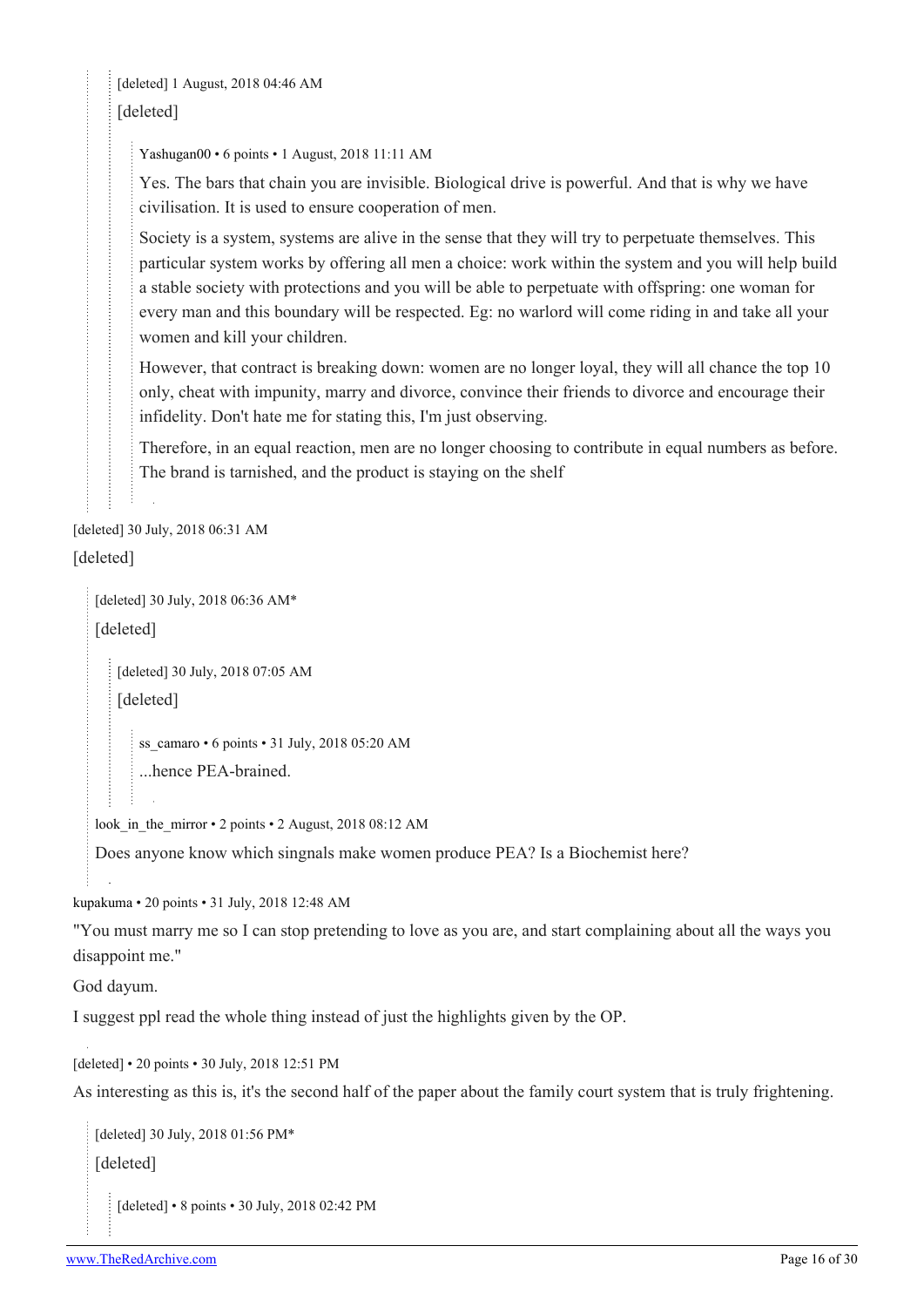Agreed. Sorry if it sounded like criticism.

[figyg](https://old.reddit.com/user/figyg) • 3 points • 1 August, 2018 03:38 PM

Do a second post with the second half

[Zombocom1911](https://old.reddit.com/user/Zombocom1911) • 19 points • 30 July, 2018 08:55 AM

but but but her fairytale princess \$40,000 wedding, you're not going to cherish those photos when she gets bored in 4 years and tears your life down?

[BastaHR](https://old.reddit.com/user/BastaHR) • 18 points • 30 July, 2018 10:19 AM\*

Pure gold! This is by far the best stuff I've encountered on reddit!

If you don't like PDF:

<https://www.counter-currents.com/2011/06/rotating-polyandry-and-its-enforcers-part-1/>

[https://www.counter-currents.com/2011/06/rotating-polyandry-and-its-enforcers-part-2/](https://www.counter-currents.com/2011/06/rotating-polyandry-and-its-enforcers-part-1/)

Bible is really sacred book, because Peter in his Epistle says:

Men, **love** your women, women **respect** your men.

Link to another page:

[https://www.reddit.com/r/TheRedPill/comments/3fsjjg/womens\\_infidelity\\_i\\_ii\\_what\\_women\\_really\\_mean/](https://www.reddit.com/r/TheRedPill/comments/3fsjjg/womens_infidelity_i_ii_what_women_really_mean/)

[Doc\\_Sithicus](https://old.reddit.com/user/Doc_Sithicus) • 7 points • 31 July, 2018 09:51 PM

Thank you for the last link. Had a good read and can confirm EXACTLY to a fucking word.

GUYS - READ THAT LINK LIKE IT'S A FUCKING BIBLE!!!!

When I was divorcing my ex she tried to swing back and reconcile. I asked her why the fuck she went for a broke ass guy that was a hidden alkie that she ended up supporting, paying bills and driving to work (he lost his driving license for drunk driving) - she said "*He was making me feel alive*".

[Yashugan00](https://old.reddit.com/user/Yashugan00) • 2 points • 31 July, 2018 10:33 PM

And i bet she said it was all your fault anyway, right? It was you who DROVE her away after all.

[Doc\\_Sithicus](https://old.reddit.com/user/Doc_Sithicus) • 2 points • 31 July, 2018 10:46 PM

Of course, nothing ever was her fault.

[magicmikefx](https://old.reddit.com/user/magicmikefx) • 2 points • 1 August, 2018 06:51 PM

You sent her packing I assume ? I'm going thru the separation now. Waiting to slam the ban hammer on her attempt to swing back

Doc Sithicus • 3 points • 1 August, 2018 08:35 PM\*

Yep, officially divorced for nearly 2 years now. Realistically I'd say close to 5 - my ex-wife simply didn't bother to let me know when she divorced me in her mind 3 years earlier.

You know - the really funny thing is only when my lawyer sent her divorce petition she realized that shit got real, she thought that she can just swing back into my life, said she wants to go to see a marriage counselor with me. She assumed that I'll just accept everything and it'll be business as usual.

It was a hard year, had to move and start over but it was worth it in the long run. It gets better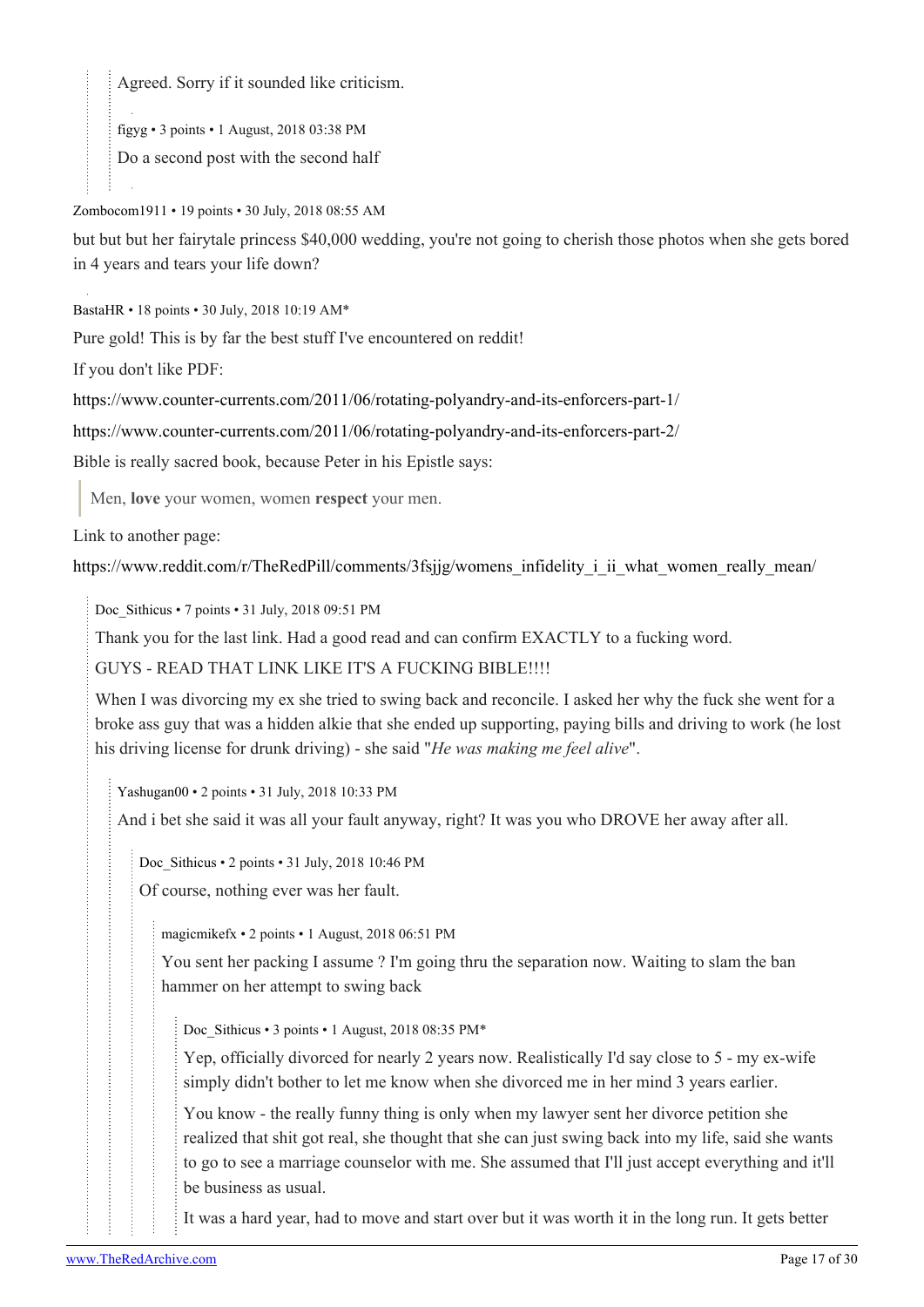

[NiceIce](https://old.reddit.com/user/NiceIce) • 19 points • 30 July, 2018 11:14 PM Incredible find. This is worthy of gold. This should be pinned and/or added to the sidebar.

[KushKenobi](https://old.reddit.com/user/KushKenobi) • 16 points • 30 July, 2018 07:10 PM

Same thing every time. Their fix they fiend for is just less and less hard hitting the longer they're with you, basically. On a fundamental molecular level you really will never be good *enough* for them. I'll just live out my days alone with my cat, I guess... boy did they lie to us when we were young

```
[deleted] 30 July, 2018 07:39 PM*
[deleted]
   KushKenobi • 8 points • 30 July, 2018 08:46 PM
   Absolutely, I'm married to my sativa.
```
[ajaski708](https://old.reddit.com/user/ajaski708) • 17 points • 30 July, 2018 09:37 PM

I wish I could upvote this post 1000 times. This is a MUST READ for all men out there.

[deleted] 31 July, 2018 04:08 AM\* [deleted]

[\\_\\_PORK\\_\\_](https://old.reddit.com/user/__PORK__) • 19 points • 31 July, 2018 08:17 AM

That is just for this cycle. This has happened before when women were liberated... 2000 years ago (the fall of Rome), and 4000 years ago (the fall of Babylon).

The correction comes naturally in the form of barbarian invaders, hard times and extreme patriarchy.

[deleted] 31 July, 2018 02:50 PM\* [deleted]

[deleted] • 8 points • 31 July, 2018 03:12 PM yeah and the United states isn't far off by the looks of it.

[deleted] • 5 points • 31 July, 2018 09:30 PM

People now marry and wait a comparatively long time to have kids. The kids bind them so it is a bit harder to leave and divorce. Without kids, a marriage is like more serious dating. Any serious bump in the road and they split. That is woman reason for higher divorce rates: delayed parenthood. Connect is that since women aren't in a hurry to have kids, they marry a bit later as well and fuck a bunch of men that they have no plans with. This limits pair bonding as you note.

```
[deleted] 1 August, 2018 12:12 AM*
[deleted]
```
[deleted] • 4 points • 1 August, 2018 12:31 AM

Agreed. Both promiscuity and delayed child rearing are allowed by birth control pills combined with abortion. Back when it was clunky ass rubbers or nothing then people got pregnant after a year or so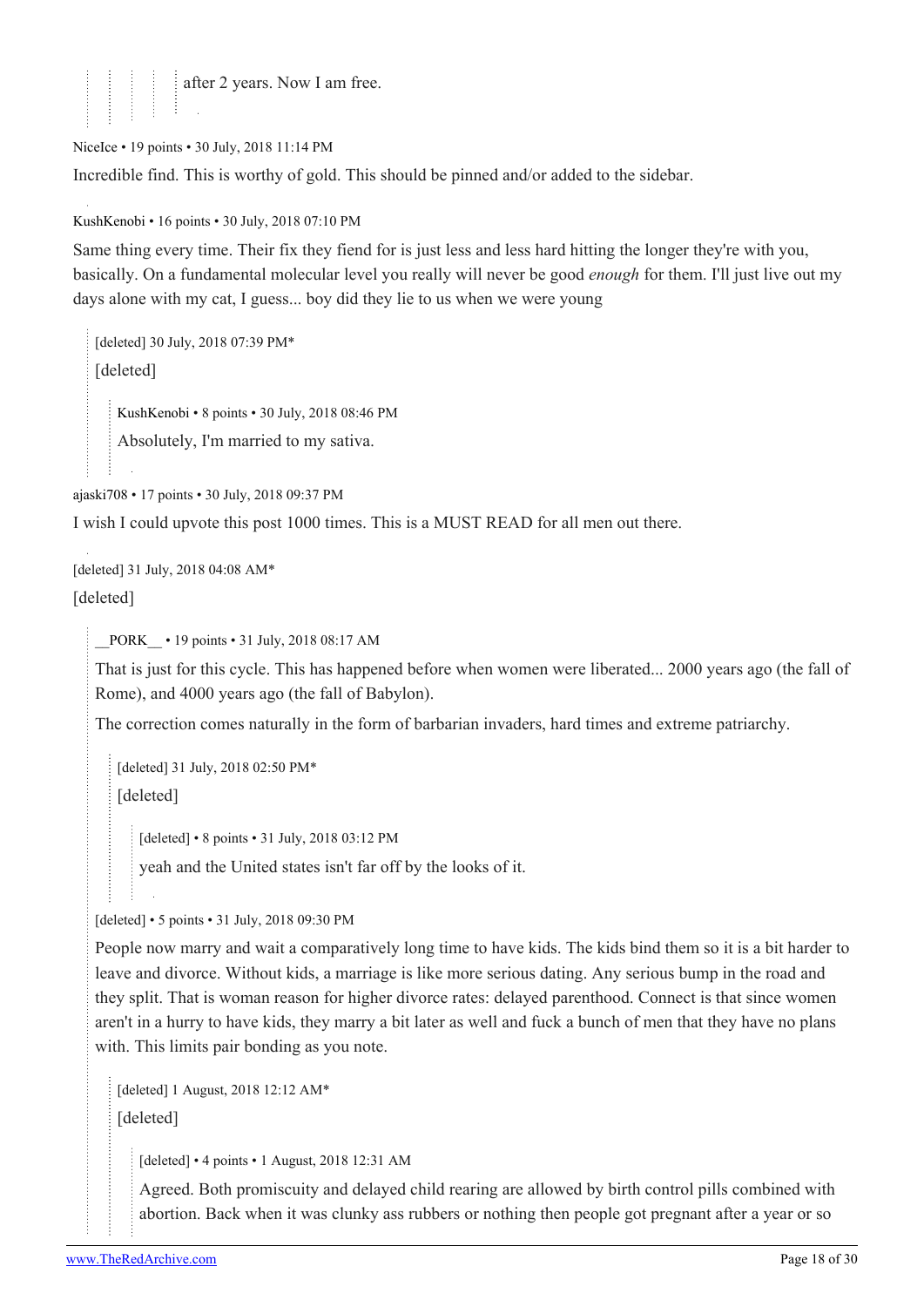of fucking.

#### [KyfhoMyoba](https://old.reddit.com/user/KyfhoMyoba) • 1 point • 22 September, 2018 06:18 PM

That is woman reason for higher divorce rates: delayed parenthood. Nope, historical records show female initiated divorce at 2/3 plus back hundreds of years.

[KyfhoMyoba](https://old.reddit.com/user/KyfhoMyoba) • 1 point • 22 September, 2018 06:17 PM

Have you seen the graph showing adoption of oral contraceptives with the divorce rate? Divorce is about a 2 year lag after oral contraceptive adoption. Great correlation. Fits perfectly with mate preference change across the ovulatory cycle.

#### [MesaBoogeyMan](https://old.reddit.com/user/MesaBoogeyMan) • 15 points • 30 July, 2018 09:12 PM

Fucking brilliant. And spot on. Oh, but we are the neckbeard losers that got hurt and live with mom....that study is all made up patriarchy stuffs

[MomoYaseen](https://old.reddit.com/user/MomoYaseen) • 14 points • 30 July, 2018 06:17 PM

FOOKING SAVED.

This shit is glorious.

I want to post this in an online forum so the feminists can RAGE.

[TheJoestarDescendant](https://old.reddit.com/user/TheJoestarDescendant) • 14 points • 31 July, 2018 08:45 AM

That last point...

It reminds me of something else...

It's about modern philosophy that believes human nature is naturally good. With that they believe any evil deed is someone else's fault; e.g.: the society, white people, men, poverty, etc. Women today are taught they are naturally good natured too... Damn this world is done for...

[Marque01](https://old.reddit.com/user/Marque01) • 14 points • 30 July, 2018 08:56 PM

> women want to get married, not to be married. They often love not so much their husbands as their bridalfantasy in which the man serves as a necessary prop. Females want to wear the dress and have the wedding. Many women have looked forward to that day their whole lives, which ultimately sets them up for a huge crash.

It's all about the social orgasm

[247spyz4life](https://old.reddit.com/user/247spyz4life) • 12 points • 31 July, 2018 01:50 PM

I've always thought women needed constant drama, excitement, and often negative emotional stimulation. That's why they don't want a truly passionate and romantic man. Well here's scientific proof...

[glad2besad](https://old.reddit.com/user/glad2besad) • 12 points • 30 July, 2018 03:39 AM

I'm excited to read the rest of the paper. I would really like to gather up as much research like this as I can and put it all in one place. How did you find this?

[onemanfortress](https://old.reddit.com/user/onemanfortress) • 12 points • 30 July, 2018 08:56 AM\*

Wow bro. Best post in a while here. I will follow you. Keep posting stuff like this.

On the other hand there is a connotation to this post that opens certain questions in regards to relationships with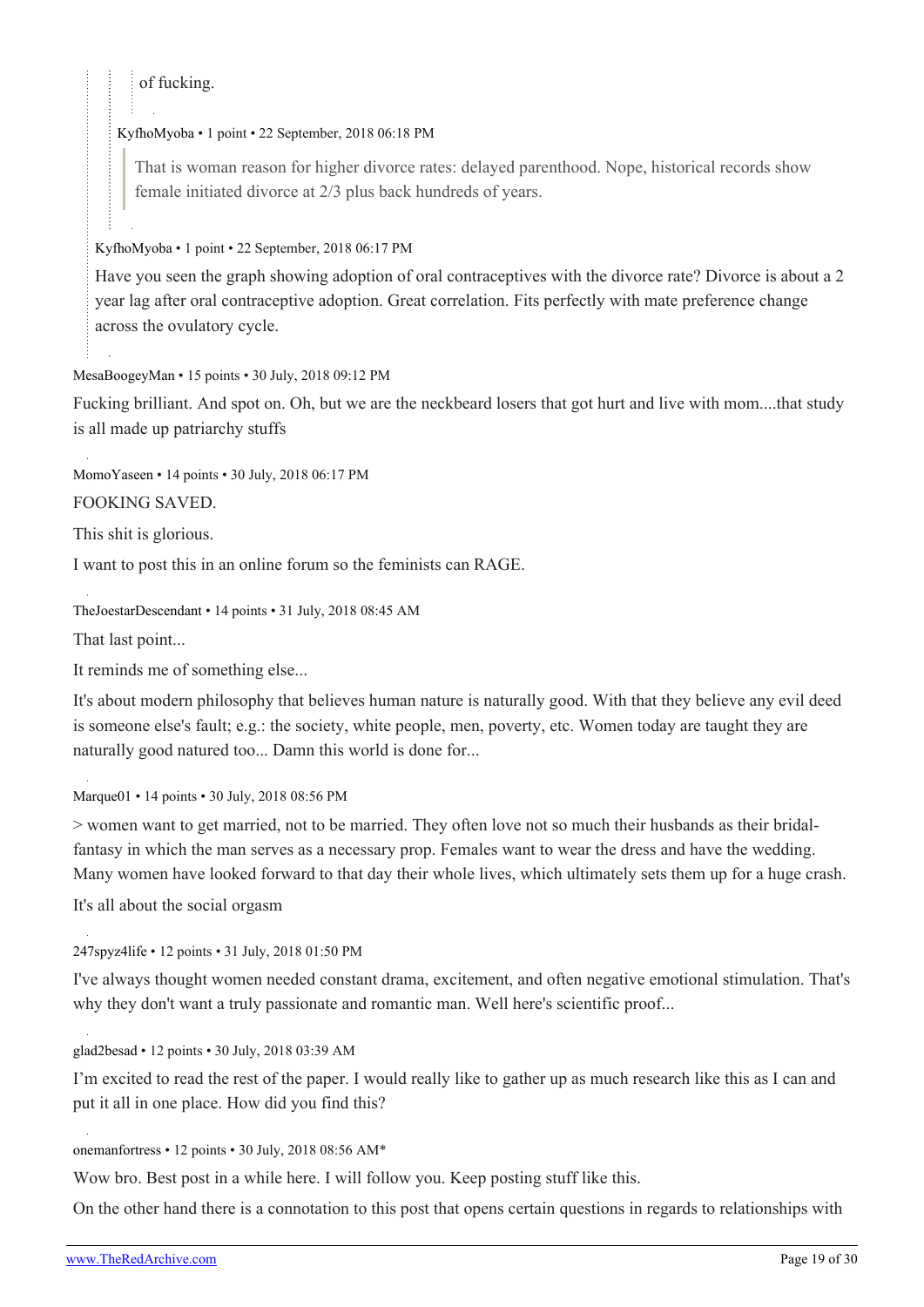women.

A question id like to make you and other mgtows...

If women have that timing you described...

You said 4 years right? So men must not exceed a certain time regardless of the context. So basically all flings with women, must always follow a script, where you dump them after 9 months maximum even if they are mirroring unicorns...

We are living great times. We will soon decode women nature fully. And since we are rational and strategic we will win everytime. Women rely on their instincts solely to manipulate men, they are not even aware of their ownselves.

[deleted] 30 July, 2018 07:49 PM\* [deleted]

[onemanfortress](https://old.reddit.com/user/onemanfortress) • 9 points • 30 July, 2018 09:09 PM

It definitely happens. And i have failed constantly at that. Everytime dude. And its because im actually arrogant, i think it wont happen with me, or at some point in my life i feel again free and invincible and think it wont get to me. But it gets because its fucking chemical. So even if she is the biggest thot, if you keep spending time with her at some point you catch feelings. I literally asked myself before why am i thinking about this thot that i use to not give a shit about, and still dont give a shit, the truth is its not actually us, its our brain and the chemicals.

[deleted] • 2 points • 31 July, 2018 09:35 PM

Yep. Let's say your current GF is still treating you well and sexing you good at 9 months. Almost no men will carry out their pre-planned breakup routine. The best we can hope for is men that will leave as soon as it becomes a net negative.

[llDUNN](https://old.reddit.com/user/llDUNN) • 2 points • 2 August, 2018 04:00 AM

Did you post this to RP? I'd like to borrow if you didn't?

[deleted] • 2 points • 2 August, 2018 04:26 AM

I didn't, feel free, if you are talking about the main post, please credit me in your repost.

[llDUNN](https://old.reddit.com/user/llDUNN) • 2 points • 2 August, 2018 04:27 AM

I got you boiii.

[deleted] • 2 points • 2 August, 2018 04:28 AM

Crossposting to there didn't work so I didn't bother. I guess they have it disabled lol.

[llDUNN](https://old.reddit.com/user/llDUNN) • 2 points • 2 August, 2018 04:30 AM

No worries, the joys of copy and paste. I like MGTOW better, because a lot of those guys on TRP are fucking faggots. Some of their vocabulary fucking irks me. Like "frame", just say bearing or something man. Fuck.

```
[deleted] 30 July, 2018 03:55 PM
```
[deleted]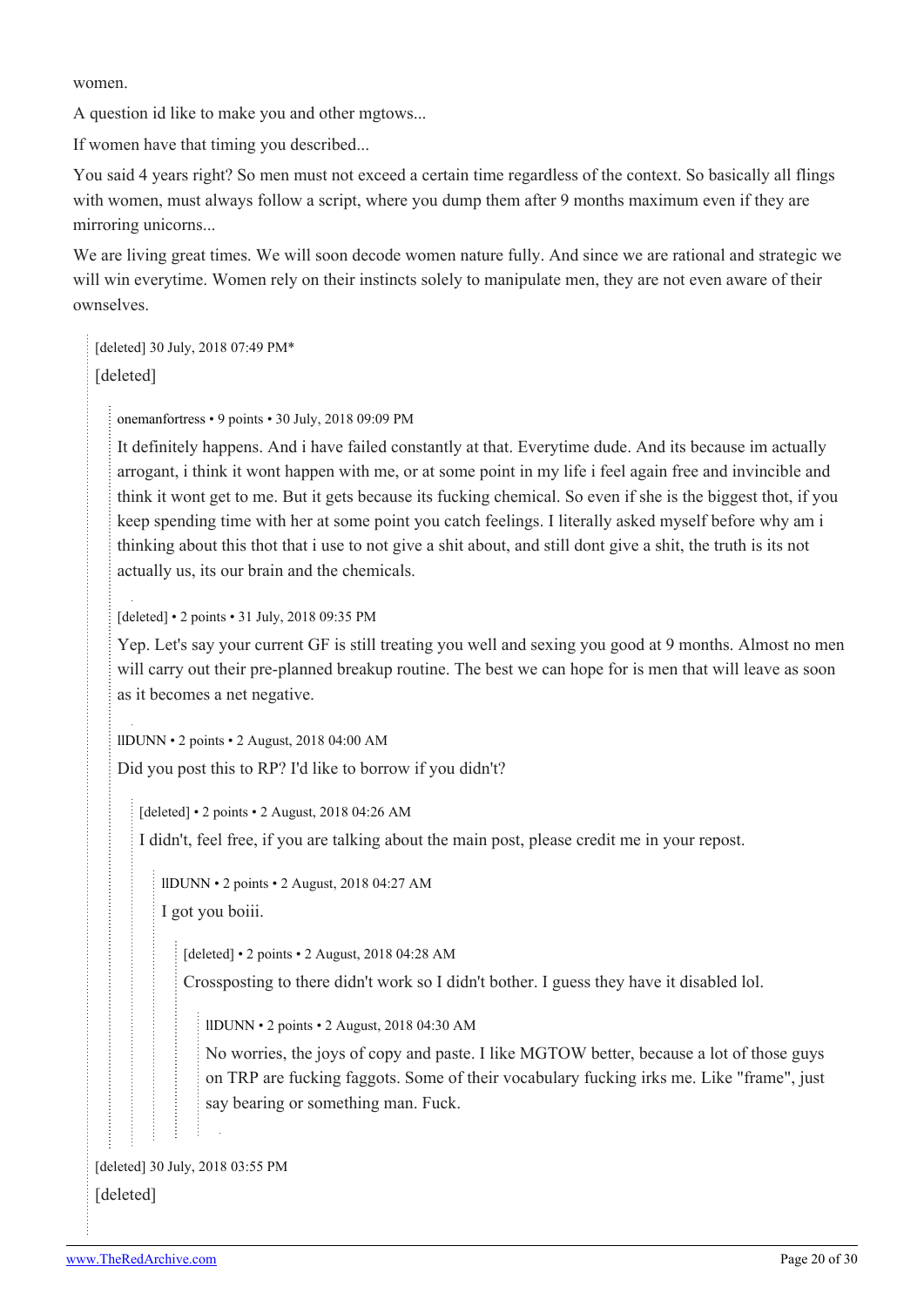[onemanfortress](https://old.reddit.com/user/onemanfortress) • 9 points • 30 July, 2018 04:01 PM\*

Dude you are right but relax. This is in the context of the post. I deliberately spoke in a purple pill manner. The post is scientific. If you want to understand something scientifically, you have to be impartial, and speak as if all possibilities can be true. The context is that, even if they are not whores, and dont have stds, AND even if they havent been in many other guys and are unicorns -> they still are biologically programmed to fuck with you after some time. So basically even if you find a unicorn the rule is to leave her regardless after some months. You understand my comment now? It means that if all things perfect at best you must dump after some time. Regarding everything you said about the dangers of sexual intercourse with women, there are some instances where that is not the case, so that cant be an argument, but female psychology and nature is real in all cases. Regardless of the dangers and diseases, men will still fuck women, but when it comes to relationships you do have an argument and there is a specific timing that all men must be aware they cannot exceed regardless if they are mgtow or not. So relax, and let the debate happen, thats the only way we learn more.

This was not supposed to be giving hope but rather to expose a fallacy. I need to edit it, bad choice of words. But its true i think i drifted a bit.

[Megitgud](https://old.reddit.com/user/Megitgud) • 12 points • 30 July, 2018 09:13 PM A very precious red pill. *gulp*

[deleted] • 12 points • 31 July, 2018 04:39 AM

Thank you. This came in a moment of "weakness" from me. The timing couldn't be better.

[deleted] • 6 points • 1 August, 2018 03:34 AM

When the primal instinct of sex drive dominates, the forebrain is turned off. These are our(men) weaknesses and we must be cautious of nature's traps that has set for us.

[deleted] • 6 points • 1 August, 2018 05:12 AM

In other (practical) words: rub one out first.

[cobaltcolander](https://old.reddit.com/user/cobaltcolander) • 12 points • 31 July, 2018 07:18 PM

I hope OP, and every other patron of this subreddit, is aware that this is by far the most important post ever to appear here.

[treble-n-bass](https://old.reddit.com/user/treble-n-bass) • 4 points • 31 July, 2018 08:18 PM

I agree! This post quantifies the need for this sub!!! It spells everything out!!! Needs to be stickied!!!!

[FraterGGNM](https://old.reddit.com/user/FraterGGNM) • 8 points • 30 July, 2018 06:34 PM

This needs to be sidebar material. Great work!

[deleted] • 7 points • 30 July, 2018 10:44 PM

Great post!

[NotLuceBree](https://old.reddit.com/user/NotLuceBree) • 8 points • 31 July, 2018 12:50 AM\*

One of the best posts I've ever seen on this sub. Sticky or sidebar material, easily.

EDIT: Derp, it is already stickied. Sidebar, then.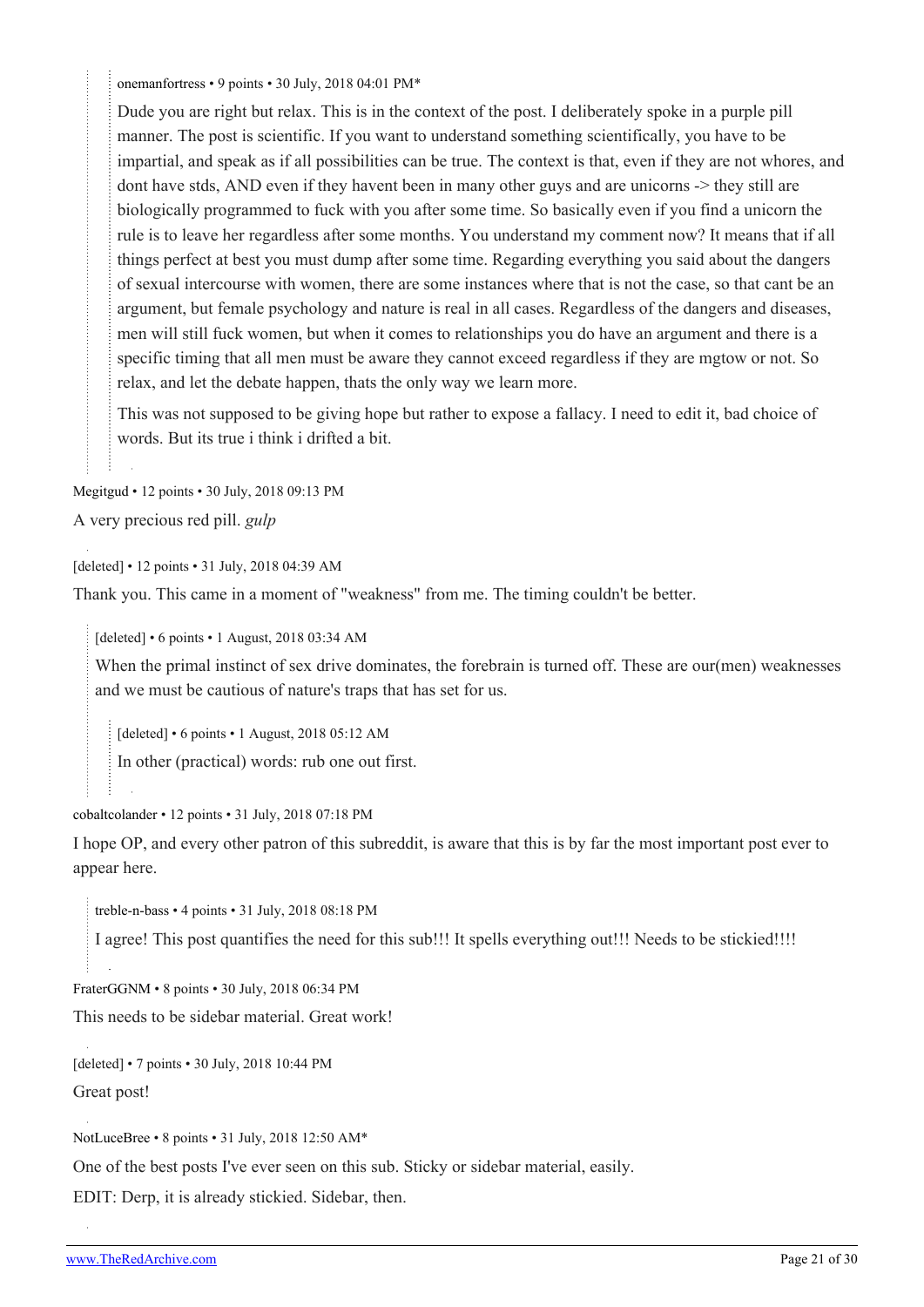[michaelkc03](https://old.reddit.com/user/michaelkc03) • 8 points • 31 July, 2018 10:03 PM

If you get married after reading this you deserve to get divorce raped up the ass. No excuses lol.

[TheJoestarDescendant](https://old.reddit.com/user/TheJoestarDescendant) • 6 points • 30 July, 2018 09:33 AM RemindMe! 1 day Battery almost dead...

[deleted] • 6 points • 30 July, 2018 11:52 PM YES! Thank you! This is what we need and thank goodness we have it! Scientific Proof!

[Yashugan00](https://old.reddit.com/user/Yashugan00) • 6 points • 31 July, 2018 08:05 AM\* WOW! what post! Show me what you got!

EDIT: so much wow

EDIT: this is now in my top 3 right next to: The Manipulated Man, Anatomy of Female Power.

EDIT: sent you reddit gold for this post.

[deleted] • 2 points • 31 July, 2018 03:07 PM I'm glad you enjoyed it! Thank you for the gold!

[deleted] 31 July, 2018 07:42 PM\*

[deleted]

[deleted] • 2 points • 31 July, 2018 08:35 PM

That's a really interesting correlation! Thanks for pointing it out!

[MetalGearHank](https://old.reddit.com/user/MetalGearHank) • 6 points • 30 July, 2018 02:53 AM

I don't need all of this text to understand that relationships aren't worth it.

[deleted] • 5 points • 30 July, 2018 12:45 PM Well written.

[Tyler789228](https://old.reddit.com/user/Tyler789228) • 7 points • 30 July, 2018 09:02 PM Thanks. Saved. !redditsilver

[Sol\\_Install](https://old.reddit.com/user/Sol_Install) • 6 points • 30 July, 2018 10:03 PM God damn. Great post.

[phreshstart](https://old.reddit.com/user/phreshstart) • 5 points • 31 July, 2018 04:25 PM

This is why marriage is ALWAYS a losing proposition. You cannot fight biology.

Correction, most people can't fight their biological urges. Both men and women.

Women have literally no incentive to fight their biological urges, while men have to fight with all the blue pilled brainwashing force feed to them since birth from media and other sources.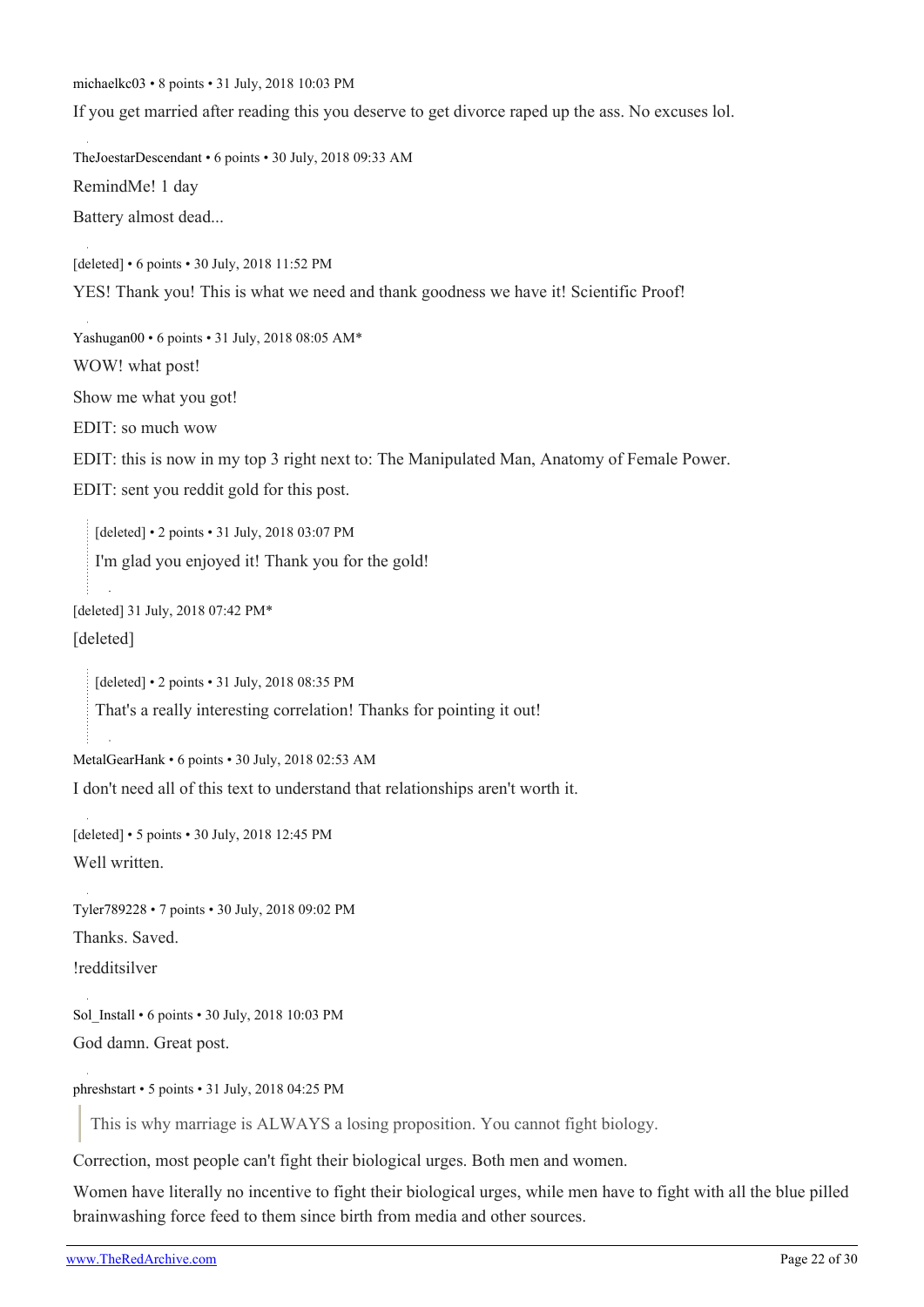But with a little bit of intelligence and logic men can overcome it and us here on MGTOW are the living proof of that.

[rationalthought314](https://old.reddit.com/user/rationalthought314) • 12 points • 31 July, 2018 09:16 PM

most people can't fight their biological urges. Both men and women.

yes and no. I'd say the difference is that men throughout history have confronted and discussed their nature and tried harness it so it would be more beneficial rather than simply animalistic. That's why we developed philosophy and spiritual teachings to try and steer us towards a higher path. We haven't always been that successful but in 5000 years of civilization we've gone from huts to space stations as compared to the 10s of the thousands of years we ran around in animal skins before we gain retrospect. I'd say we've made a decent effort. Women on the other hand have not done so and feminism is a failure in this regard because it blames men and shifts accountability and thus any chance for introspection is gone.

[deleted] • 5 points • 31 July, 2018 07:44 PM

This should be on a permanent board.

[PeterGriffin124](https://old.reddit.com/user/PeterGriffin124) • 4 points • 30 July, 2018 07:36 PM\*

Relationship Advices from women: She says the testosterone level of women would rise in their thirties. Wrong, it drops similar to that of men but their estrogene levels also drops.

Illustrious  $Hour \cdot 6$  points  $\cdot$  31 July, 2018 03:20 AM saved. thx for good read.

[UselessEater81](https://old.reddit.com/user/UselessEater81) • 5 points • 31 July, 2018 07:22 AM

Can someone explain to me why women's testosterone levels increase with age while men's drop? What's the biological necessity for that? It never made any sense to me that they would develop a higher sex drive when they are way past their biological prime in terms of youth and fertility.

[Thotsithinknots](https://old.reddit.com/user/Thotsithinknots) • 10 points • 31 July, 2018 11:59 AM

I'm assuming that its natures way of telling her to get as many children out as possible before the fertility window closes.

[Yashugan00](https://old.reddit.com/user/Yashugan00) • 4 points • 31 July, 2018 10:35 PM

it has been shown Cougars are particularly forward and pushy, possibly only so bold due to the hormones.

[andrewscool101](https://old.reddit.com/user/andrewscool101) • 2 points • 31 July, 2018 12:12 PM

I'm assuming to mature them a bit.

If they have kids, they should be much older now. So they can afford to be less 'fun' and more like fathers.

[deleted] • 5 points • 31 July, 2018 05:58 PM

very good article. This passage really stood out. The whole #metoo thing backs this up.

Like other observers of the contemporary scene, the author notes the pervasiveness of female anger. "It's impossible...to understand anything about women in this country today, unless you understand that a) they're angry, and b) their anger is directed at men. Women today aren't seeking equality. They want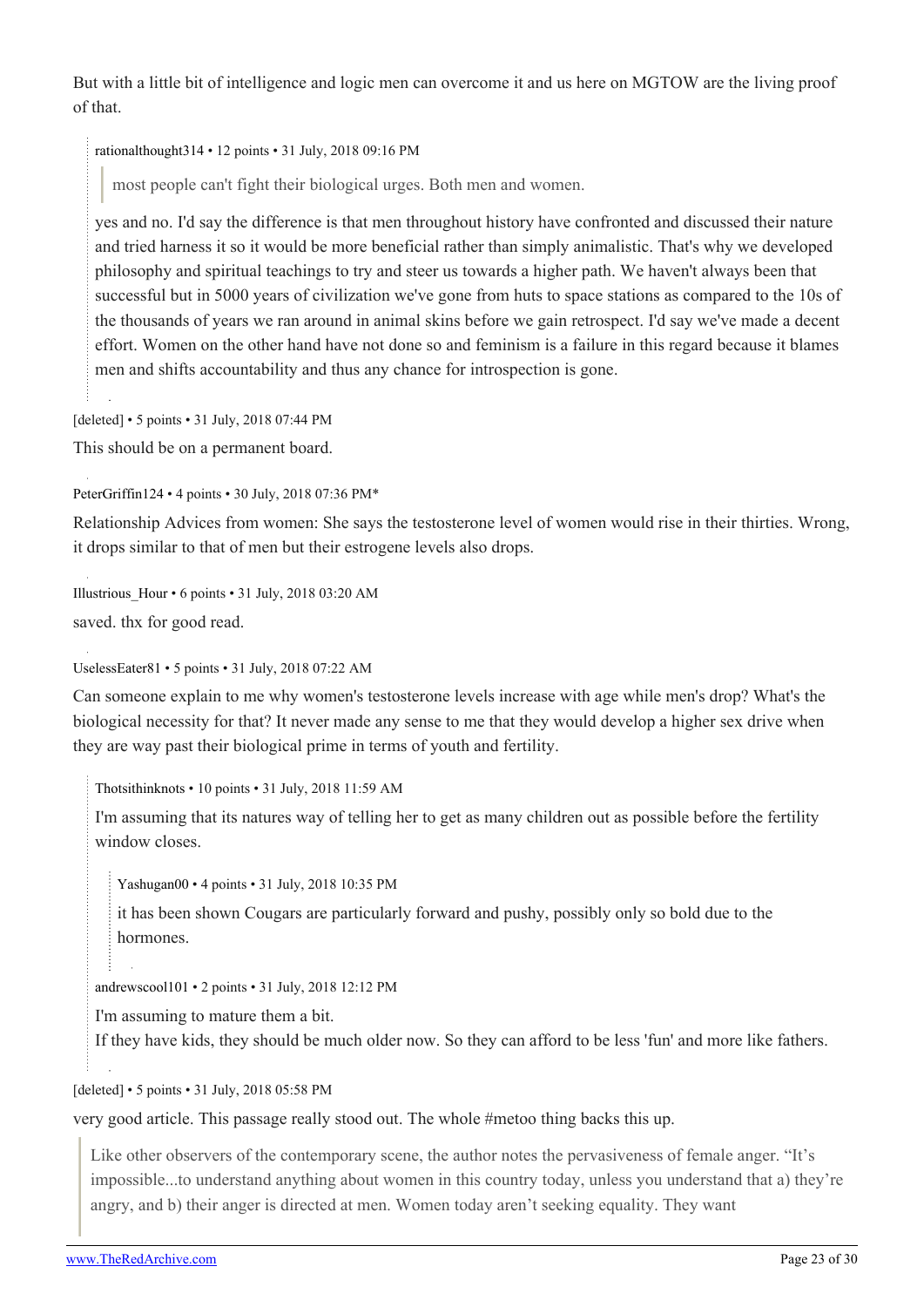retribution—revenge."

[michaelmindset](https://old.reddit.com/user/michaelmindset) • 4 points • 31 July, 2018 10:13 PM

MGTOW posts are evolving

[potatorockstar](https://old.reddit.com/user/potatorockstar) • 5 points • 31 July, 2018 11:14 PM This should be taught in elementary school or something.

[deleted] • 5 points • 1 August, 2018 03:20 AM

"Men want sex, women want relationships" is my most hated blue pill lie. It reduces men to primates.

[rationed\\_male](https://old.reddit.com/user/rationed_male) • 2 points • 2 August, 2018 04:21 AM

More like: men like sex along with many other enjoyable pursuits and hobbies. Women so often need men to fill their empty lives and pay for their vacuous consumer habits

[36KarsOnMars](https://old.reddit.com/user/36KarsOnMars) • 1 point • 1 August, 2018 12:48 PM

And how is this different ? It does the same but the other way around xd Eh, i i find it hard to agree with this, I mean science is science, but I've seen too many counterarguments in form of real life experiences.

[deleted] • 2 points • 1 August, 2018 08:01 PM

My own real life experiences tell me that it's men that want commitment and women don't.

[36KarsOnMars](https://old.reddit.com/user/36KarsOnMars) • 1 point • 1 August, 2018 08:04 PM

And mine tell me otherwise, guess everyone has it different.

Also, I've felt like cultural differences across the countries have something to do with that too, though.

[deleted] • 6 points • 1 August, 2018 08:32 AM

Accepting female nature is not hard.

However, accepting that your social programming to stick to a female partner is, for a man, as self-destructive as you can get in today's society, its like biting on a handful of turd covered by cactus thorns while believing that it's a well cooked steak, and ignoring the pain, just for having that turd shit baby turds and then destroy you by abusing governmental assistance.

[treble-n-bass](https://old.reddit.com/user/treble-n-bass) • 4 points • 31 July, 2018 08:16 PM Sticky this shit ASAP!!!

[deleted] • 3 points • 1 August, 2018 01:49 PM

It makes sense.....

I mean women check out and give lets fuck signals to other guys all the time and vis versa....

AND when I have been single - the women are no where to be seen; and the moment I am in a relationship - they are all throwing themselves at me - like flies on shit.

Which actually ANNOYS the fuck out of me.

Like where were you when I needed a partner, and was on the market and I wanted someone good to help me to build up my business?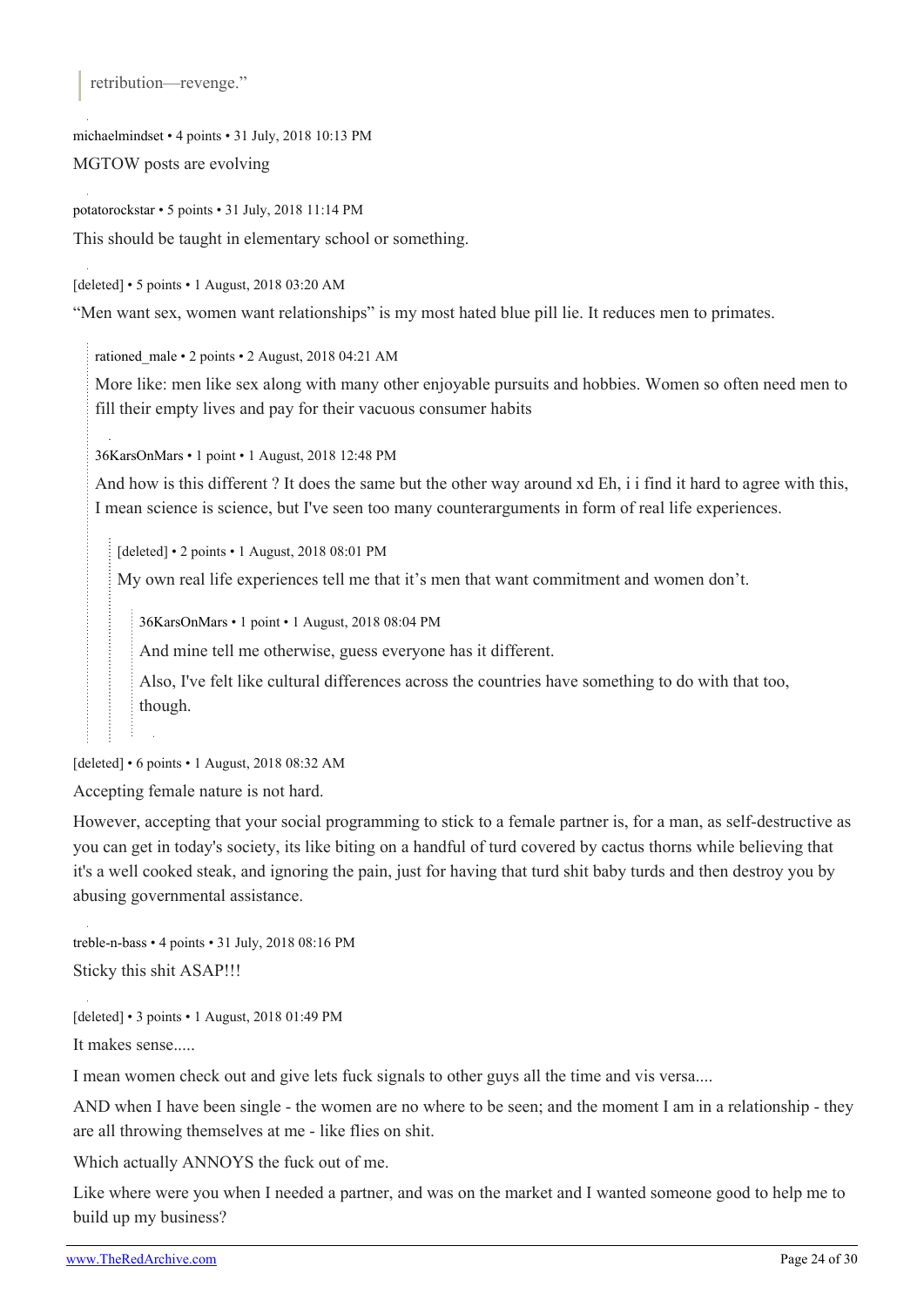No fucking where.

Soon as I have a partner, "The cunts pea brain goes, "I wana fuck, I wana fuck, I wana fuck, I wana fuck"" and the fucking cock sucking vermin start crawling out of the wood work.

How does that work?

[deleted] • 2 points • 2 August, 2018 03:17 AM

Because you're validated by another woman. You have "value" when you're single, they look at you as you are a failed product and offer nothing of value, cuz otherwise you wouldn't be single.

[deleted] • 2 points • 2 August, 2018 04:01 AM

Yeah... having been cheerfully single for a long time, pretty much all the women who hold that scumbag value system - kind of like leeches jumping off a branch when some fresh warm blooded animal walks past - they are not worth giving much thought too. It's partly that pack mentality that women run with fresh meat to fight over - for themselves, and the festering networks of INDIVIDUALS who will fight amongst each other to get you, your cum, your money and all that.

look in the mirror • 2 points • 2 August, 2018 06:29 PM

What do you think the reason is? I mean how they feel that you are in a relationship?

[deleted] • 4 points • 1 August, 2018 03:35 PM

Women are more likely than men to confuse sexual attraction with love. The sexes speak differently of the feelings associated with the early stages of a romantic affair: Most men I have talked to call it infatuation, but most of the women I have talked to call it being in love….Women in particular may believe that, if they find the right person, intense feelings can last. They've been taught to believe that they should only want sex with someone they love. So when a woman desires a man, she thinks she is in love, and when the desire fades she thinks she is out of love.

If they've been taught one thing, doesn't that mean u could potentially teach them something new?

[deleted] • 5 points • 1 August, 2018 03:46 PM\*

This is REQUIRED READING right hurr.

Thank you OP. I feel much better and much more validated in life after reading this (just had an annoying experience with a female where she basically just deceived me... and herself. as is normal. their words are meaningless-- you have to figure out what they're really trying to say/intend to do while they spit a bunch of nonsense).

All the gas lights of my life are out now.

Women are so fucking incapable and mentally retarded. I literally see them as sadistic, boring, low value, low integrity retards.

They're like retards in the sense that they can't help themselves.

So fucking done with their stupid little idiotic brains. Wish I didn't want to fuck women :( life would be easier and simpler.

[Thotsithinknots](https://old.reddit.com/user/Thotsithinknots) • 3 points • 31 July, 2018 11:58 AM

I am curious does is this apply to relationships with sex with 0 pregnancy?

[www.TheRedArchive.com](https://theredarchive.com/) **Page 25 of 30**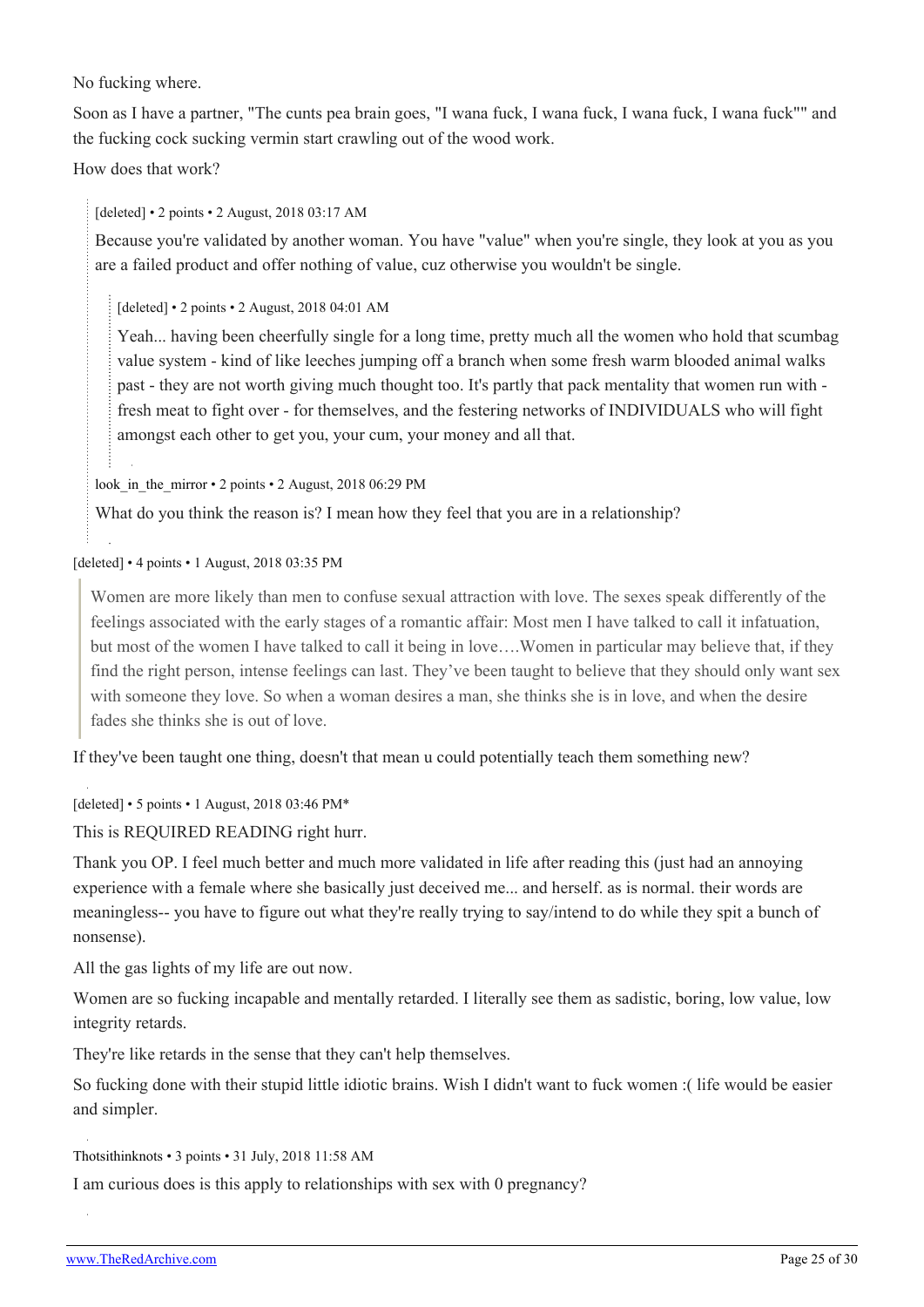[Isopiestic](https://old.reddit.com/user/Isopiestic) • 3 points • 31 July, 2018 03:52 PM

Any suggestions on what I should do if I want children? Just have them without a marriage contract and expect on the mother to dip out after 4 years? lol

[andrewscool101](https://old.reddit.com/user/andrewscool101) • 3 points • 31 July, 2018 06:47 PM

Depending on where you live, single men can adopt.

[treble-n-bass](https://old.reddit.com/user/treble-n-bass) • 3 points • 31 July, 2018 08:16 PM

Oh my fucking god. Thanks, OP. The science surrounding this is staggering, yet explains the associated psychological and behavioral aspect to the "T", and solidifies the need to GYOW even further.

[deleted] • 3 points • 1 August, 2018 01:32 AM So... conclusion is...? Women are biological whores?

[deleted] • 3 points • 1 August, 2018 05:21 AM

It's simple, we are animals. A pack of wolves has an alpha male and only the alpha male gets to breed. All the other males hunt and help supply for the pack and the females all get breed by the alpha male.

80% of men are born to work for the benefit of society and only the top 20% should be breeding. We think we are smarter than animals, but at the end of the day instincts trump thinking. We have destroyed the system where all men could benefit, so we are reverting to nature.

[deleted] 1 August, 2018 05:24 AM\* [deleted]

[deleted] • 1 point • 1 August, 2018 06:10 AM

I'll admit my knowledge on wolves predates 1999. More proof that public education is shit.

Anyway, my point still stands because lots of animals live in a hierarchy. Chickens even do.

[deleted] • 1 point • 2 August, 2018 12:59 AM

Regardless, the more fit animals of any species generally get selected for mating more often. In social species, that is typically the dominant male. But sure he is wrong on the finer points of wolves.

[stringedbeams](https://old.reddit.com/user/stringedbeams) • 3 points • 1 August, 2018 06:56 AM

we're not simply animals, most of what's messed up today is failed nurture of imperfect nature

also [/r/blackpillscience](https://theredarchive.com/r/blackpillscience)

[spasmaticblaster](https://old.reddit.com/user/spasmaticblaster) • 1 point • 13 November, 2018 05:35 PM Thank you.

[Villaintine](https://old.reddit.com/user/Villaintine) • 3 points • 1 August, 2018 10:30 AM

As men age, their testosterone levels gradually decrease

I consider myself a "lucky" person in general but the drop in testosterone has been the best blessing in my life. Losing the hormonal drive to go out and bang randos (and the ensuing drama this always results in) has brought calm and contentment I've never previously known.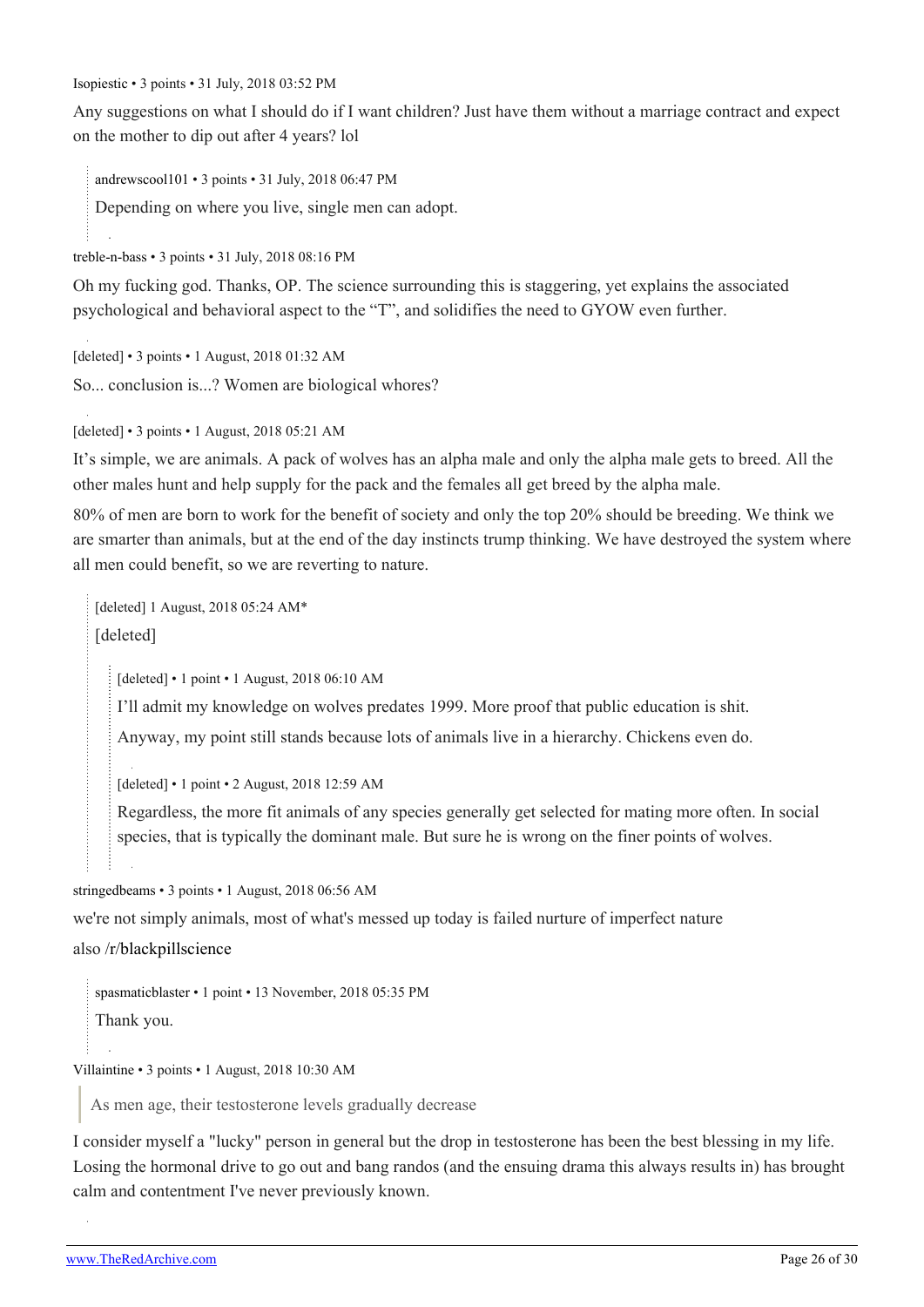[MGTOWMusicMan](https://old.reddit.com/user/MGTOWMusicMan) • 3 points • 1 August, 2018 06:57 PM

Have it saved on my backup drive, the cloud, and printed it out. Hopefully this gets pinned permanently.

[Light\\_Dark\\_Choose](https://old.reddit.com/user/Light_Dark_Choose) • 3 points • 2 August, 2018 05:34 AM

I'm not sure if there is an "increase in testosterone production at 30" for women - do you have a source? I have done some research and usually they point to a gradual decrease in testosterone levels in women as they age (below is one eg.).

[https://www.belmarpharmacy.com/content/patients/bhrt\\_for\\_women](https://www.belmarpharmacy.com/content/patients/bhrt_for_women)

[OrangeGills](https://old.reddit.com/user/OrangeGills) • 2 points • 31 July, 2018 03:37 PM That was a great read. Thanks for sharing. [TakeYourDailyDose](https://old.reddit.com/user/TakeYourDailyDose) • 2 points • 1 August, 2018 01:39 AM This shit should be on the sidebar. It's a hard red pill to swallow, but it's the bald-faced truth. [deleted] • 2 points • 1 August, 2018 02:41 AM This is genius. Yup. Wow.

[deleted] • 2 points • 1 August, 2018 11:51 AM This is gold. Thank you OP

[satansbarbedcock](https://old.reddit.com/user/satansbarbedcock) • 2 points • 1 August, 2018 03:01 PM Primitive creatures

[deleted] • 2 points • 1 August, 2018 03:51 PM

ok, just read the whole .pdf... WOW... Depressing stuff. Extreme red pill knowledge can be such a downer. Women seem more and more like alien creatures.

these days I look at "A" list alphas like Pitt and Depp and almost feel pity for them.

[Griever114](https://old.reddit.com/user/Griever114) • 2 points • 3 August, 2018 04:30 PM !Remindme 6 hours

[ballzntingz](https://old.reddit.com/user/ballzntingz) • 2 points • 20 August, 2018 05:56 AM

This is clearly not scientific. There are no studies that show uniform increase in testosterone in women after 30. Michelle Langley isn't a scientist or an academic. She's a personal development coach peddling anecdata to cash in.

[SadSubstance8](https://old.reddit.com/user/SadSubstance8) • 2 points • 16 September, 2018 02:57 AM

I fucking love this post. I'd give you gold if I had. Thank you SO much man.

[binkerfluid](https://old.reddit.com/user/binkerfluid) • 2 points • 28 September, 2018 02:35 AM

This is exactly my last ex. She goes through these cycles chasing a romcom fantasy. ITs part of the reason why she will never be happy.

[deleted] 31 July, 2018 01:09 PM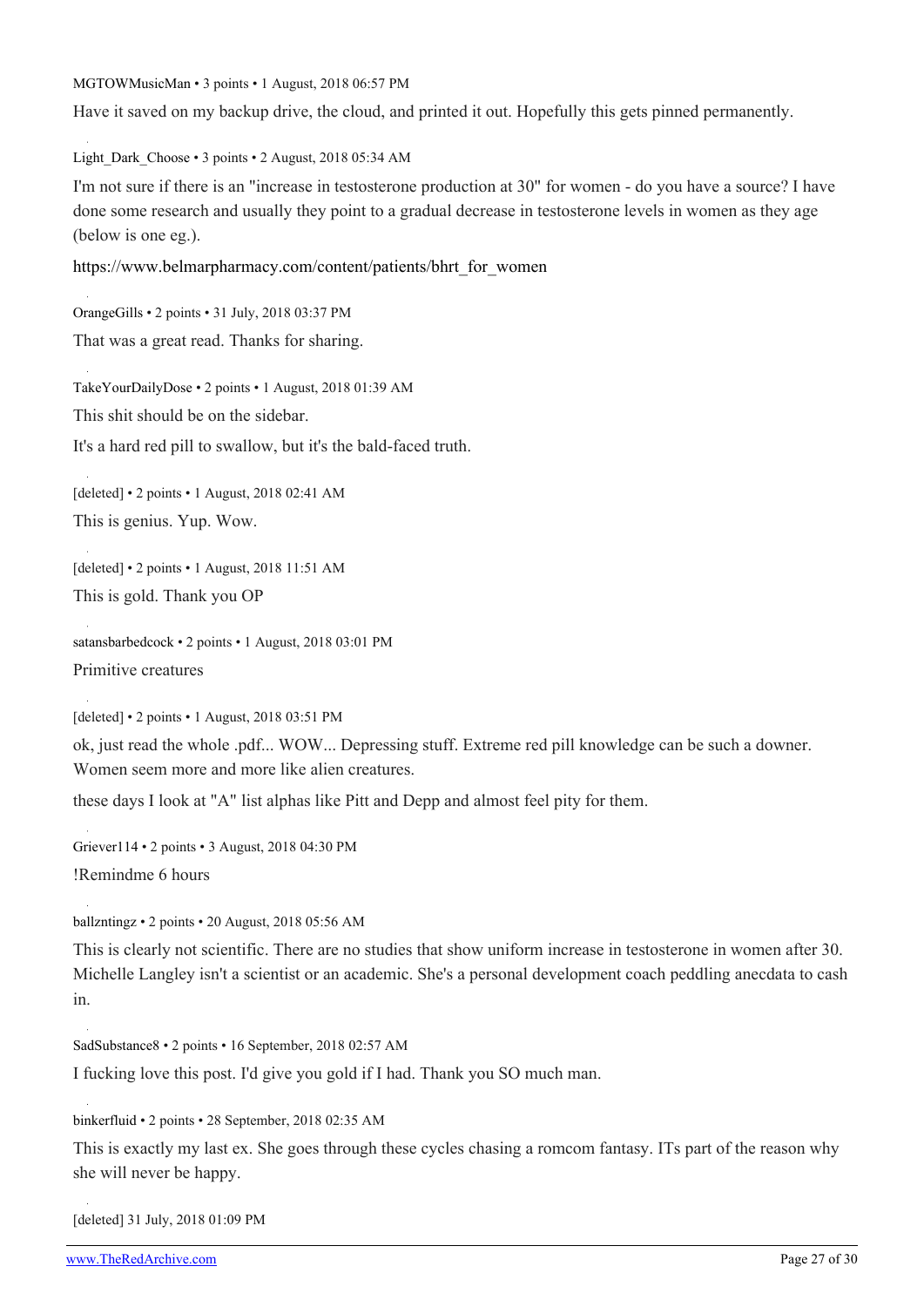#### [deleted]

[deleted] • 2 points • 31 July, 2018 03:24 PM <https://www.counter-currents.com/2011/06/rotating-polyandry-and-its-enforcers-part-1/> <https://www.counter-currents.com/2011/06/rotating-polyandry-and-its-enforcers-part-2/>

look in the mirror • 1 point • 1 August, 2018 10:41 PM

So what does the prototypical man that all women are attracted to looks like?

What can we learn from this and how can we apply it?

[deleted] • 2 points • 2 August, 2018 12:55 AM

He is a mix of contradictory traits (tough but gentle, etc) and satisfies the ever changing needs of a woman that she is not even aware of. In other words, this man does not exist.

[deleted] • 0 points • 2 August, 2018 01:09 AM

[/r/theredpill](https://theredarchive.com/r/theredpill) to learn/apply the game.

look in the mirror • 1 point • 2 August, 2018 06:22 PM

Well it seems there is no other way.

[deepspace7](https://old.reddit.com/user/deepspace7) • 1 point • 17 September, 2018 02:47 AM\*

Thanks so much for this! Worth the read.

Horrifying in a way, but a sober dose of reality is better than living in blindness. I can learn to accept the former, but would hate to live a life not knowing the truth.

[TacticalTamales](https://old.reddit.com/user/TacticalTamales) • 1 point • 30 September, 2018 05:46 PM

As much as all of this has been true for me and my hound life (mid 20's) , I cant help but think about my parents who have been married for 30+ years. Sure they've had bumps and HUGE ups and downs in the marriage but there is no way I can deny that they BOTH selflessly love each other. They would die for one another and my mom has stuck with my dad when he was at his absolute lowest and I really believe that they have become more in tune with each other over the past 8 years than ever before. They are like one solid unit and I don't ever see that changing.

[ToLazyToPickName](https://old.reddit.com/user/ToLazyToPickName) • 1 point • 21 October, 2018 07:22 AM Well that's a bummer.

[lastlaugh100](https://old.reddit.com/user/lastlaugh100) • 1 point • 27 October, 2018 03:33 PM Berber is fucked in 4 years

[Camel-fingers](https://old.reddit.com/user/Camel-fingers) • 1 point • 15 December, 2018 08:41 AM

This is pretty interesting. It seems to me that this is true but also true that women's nature as you described CAN be controlled.

BUT, it requires a few things in order to have a decent chance of success. These things are currently not present in society.

One would be self-knowledge. If more women understood their feelings and why they're having them they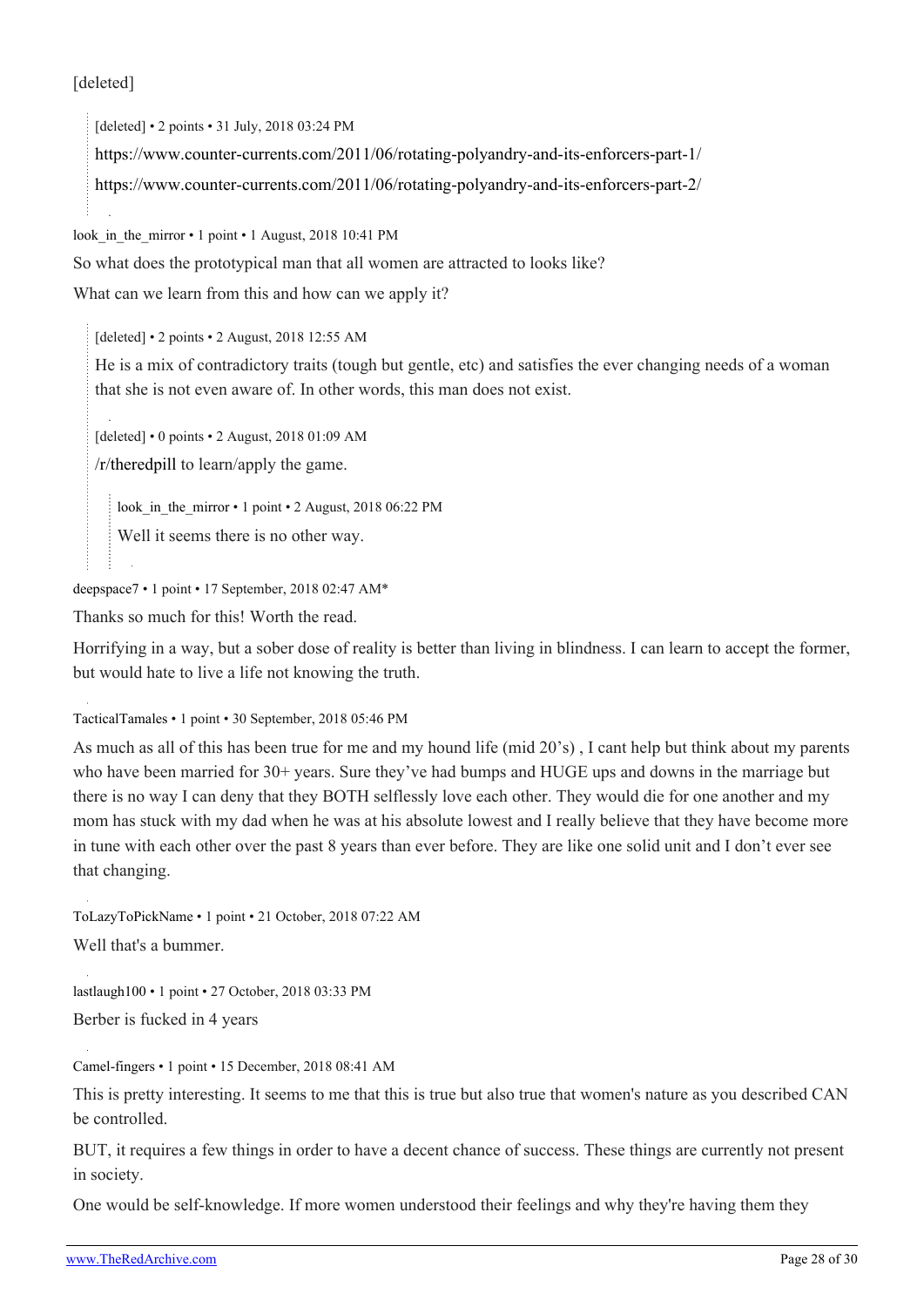would be better equipped to make good decisions and regulate their feelings.

For example, I am sometimes hit on by a good looking woman at a bar or something. Sure is clearly keen and although my primal side says "you should hit that" I know that this feeling is simply my little head thinking. I know in my rational side that I love the woman I'm with and that I'm not a cheater. I can recognize this deceptive emotion and control it. Women without self-knowledge can't. They believe this fleeting vaginal tingle is a sign of true love so they go for it.

Secondly, societal mores and the legal system no longer encourages women to be faithful and good. In fact it's the exact opposite. Being a slut is praised and encouraged as "empowering" which as we know just further and further reduces a woman's ability to pair-bond and find any kind of sustainable happiness with a good man.

Third, religion and tight-knit communities have been basically destroyed. Women were very concerned with their reputation because being a slut and being ostracized from their community was basically a death sentence for their future. Nowadays, you have no religion, and you have welfare for single moms and no stigma and thus no incentive to control yourself.

If we can fix these things I think it can be possible again for men and women to have loving, harmonious, and healthy relationships. I totally empathize with MGTOW but the reality is we need to procreate, we need each other and neither men or women are going away anytime soon. I think we need to find a way to eventually get together, going your own way can be a part of that but it won' t suffice as the ultimate end solution guys.

[Marque01](https://old.reddit.com/user/Marque01) • 1 point • 15 December, 2018 12:50 PM

> women want to get married, not to be married. They often love not so much their husbands as their bridalfantasy in which the man serves as a necessary prop. Females want to wear the dress and have the wedding.

The social orgasm

[SingleManDR](https://old.reddit.com/user/SingleManDR) • 1 point • 15 December, 2018 03:58 PM

Thing is, this is all true btw, but we did fight biology very effectively, for hundreds of years with one magical ingredient: social shame.

It was one of the most effective tools for keeping biological BS in check. If a girl indulged her hypergamy, she was cast out as a harlot. If she got pregnant out of wedlock, she was a dumb bitch who should be shamed.

Shame wasn't perfect, but it worked. Now feminism, the whatever-positivity movement of the moment, has attacked shame first. Without it, people are free to behave like animals.

[deleted] 31 July, 2018 07:03 AM [deleted]

[Gordyne](https://old.reddit.com/user/Gordyne) • 5 points • 31 July, 2018 06:09 PM

The only solution is for society to acknowledge that women should obey and submit to their husbands.

It's not perfect, but it's either that, or pure chaos and suffering for almost everyone.

[treble-n-bass](https://old.reddit.com/user/treble-n-bass) • 5 points • 31 July, 2018 08:16 PM GYOW